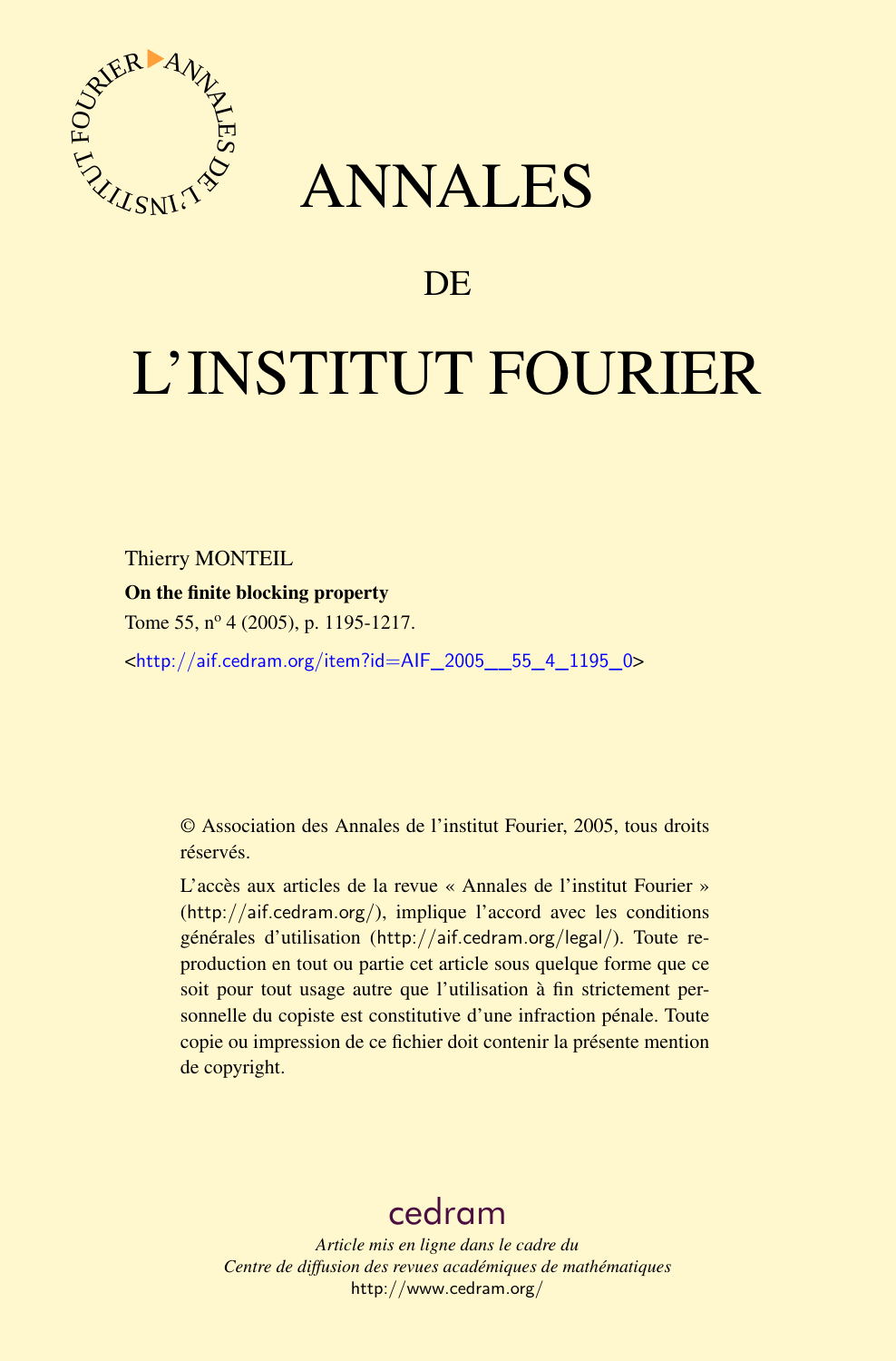Ann. Inst. Fourier, Grenoble **55**, 4 (2005), 1195–1217

# **ON THE FINITE BLOCKING PROPERTY**

**by Thierry MONTEIL**

Dedicated to the memory of Jean-Marie Exbrayat

# **Introduction.**

When studying the motion of a point-mass in a polygonal billiard  $P$ , we work on the phase space  $X = \mathcal{P} \times \mathbb{S}^1$  suitably quotiented: we identify the points  $(p_1, \theta_1)$  and  $(p_2, \theta_2)$  if  $p_1 = p_2$  is on the boundary of P and if the angles  $\theta_1$  and  $\theta_2$  are such that the Descartes law of reflection is respected (see Figure 1).



*Figure* 1*. The Descartes law*: the incidence angle equals the angle of reflection

The phase space enjoys also such a global decomposition in the study of the dynamics on a translation surface.

There are essentially two points of view depending on whether the variable is the first or the second projection:

*Keywords:* Blocking property, polygonal billiards, regular polygons, translation surfaces, Veech surfaces, torus branched covering, illumination, quadratic differentials. *Math. classification:* 37E35, 37D50, 37D40, 37A10, 51-99, 30F30.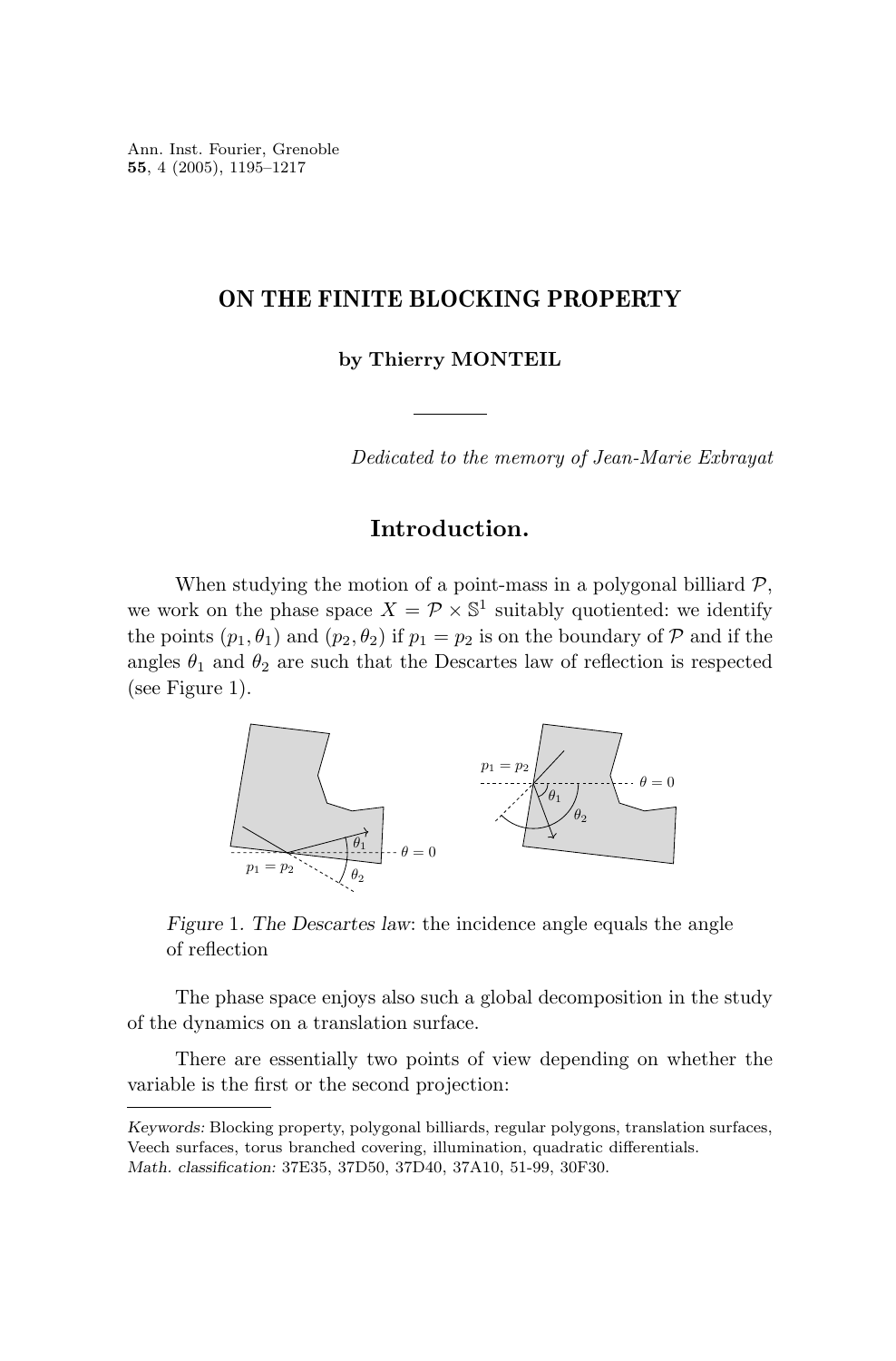1) We can fix one (or a finite number of) particular direction: this corresponds for rational billiards to the study of the directional flow in a translation surface (we are interested by the ergodic properties depending on whether  $\theta$  is a saddle connection direction or not) (see [KMS], [Ve], [MT], [Vo]). It is also useful for finding periodic trajectories in irrational billiards by starting perpendicularly to an edge (see [ST]). This point of view is the most studied.

2) We can also fix one (or a finite number of) point in  $P$  and look at which points we can reach when we let  $\theta$  move. This class of problems is called "illumination problems". The first published question seems to appear in [Kl] (see [KW] for a more precise story). The first published result in this direction seems to be the paper of George W. Tokarski [To] who finds a polygon that is not illuminable from every point. Independently, Michael Boshernitzan [Bos] constructed such an example in a correspondence with Howard Masur.

We are interested here in an illumination problem called the finite blocking property.

A planar polygon (resp. translation surface)  $\mathcal P$  is said to have the *finite blocking property* if for every pair  $(O, A)$  of points in  $P$ , there exists a finite number of points  $B_1, \ldots, B_n$  (different from *O* and *A*) such that every billiard trajectory (resp. geodesic) from *O* to *A* meets one of the *Bi*'s.

In this paper we will primarily focus on translation surfaces. The paper is organized as follows: in Section 1, we will give some definitions and prove that the finite blocking property is stable under branched covering, stable under the Zemljakov-Katok's construction, and stable under the action of  $GL(2,\mathbb{R})$ . Section 2 is devoted to the study of Hiemer and Snurnikov's proof, leading to some comments about the finite property in the torus  $\mathbb{R}^2/\mathbb{Z}^2$ . In section 3, we prove a local sufficient condition for a translation surface to fail the finite blocking property (Lemma 1). The aim of the next two sections is to prove the following theorems:

THEOREM 1. — Let  $n \geq 3$  be an integer. The following assertions are *equivalent*:

• *The regular n-gon has the finite blocking property.*

• The right-angled triangle with an angle equal to  $\pi/n$  has the finite *blocking property.*

•  $n \in \{3, 4, 6\}$ .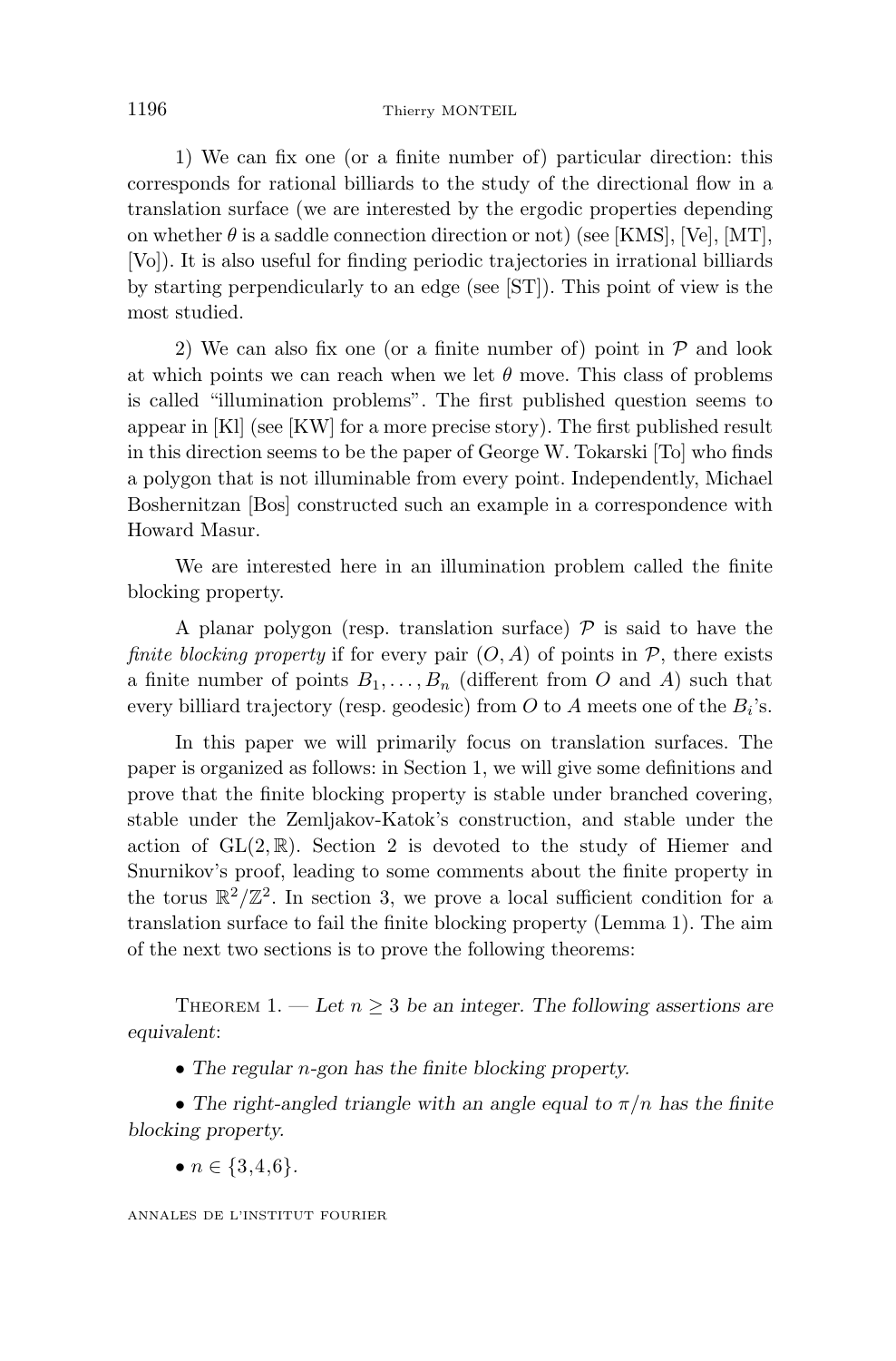THEOREM 2. — *A Veech surface has the finite blocking property if and only if it is a torus covering*, *branched over only one point.*

The last section is devoted to some other applications of Lemma 1, such as

PROPOSITION 10. — *Let a and b be two positive real numbers. Then* the L-shaped surface  $L(a,b)$  has the finite blocking property if and only *if*  $(a, b) \in \mathbb{Q}^2$ .

THEOREM 3. — In genus  $q > 2$ , the set of translation surfaces that *fail the finite blocking property is dense in every stratum.*

**Acknowledgement.** — I would like to thank Martin Schmoll for introducing me to the subject, Kostya Kokhas and Serge Troubetzkoy for historical comments, Anton Zorich for helpful discussions and Pascal Hubert for encouragements to write this paper.

## **1. Definitions and first results.**

## **1.1. Translation surfaces and geodesics.**

A translation surface is a triple  $(S, \Sigma, \omega)$  such that S is a topological compact connected surface,  $\Sigma$  is a finite subset of S (whose elements are called *singularities*) and  $\omega = (U_i, \phi_i)_{i \in I}$  is an atlas of  $S \setminus \Sigma$  (consistent with the topological structure on  $\mathcal{S}$ ) such that the transition maps (i.e. the  $\phi_j \circ \phi_i^{-1} : \phi_i(U_i \cap U_j) \to \phi_j(U_i \cap U_j)$  for  $(i, j) \in I^2$ ) are translations. This atlas gives to  $S \setminus \Sigma$  a Riemannian structure; we therefore have notions of length, angle, measure, geodesic... We assume moreover that  $S$  is the completion of  $S \setminus \Sigma$  for this metric. We will sometimes use the notation  $(S, \Sigma)$  or simply S to refer to  $(S, \Sigma, \omega)$ . A singularity  $\sigma \in \Sigma$  is said to be *removable* if there exists an atlas  $\omega' \supset \omega$  such that  $(S, \Sigma \setminus {\{\sigma\}, \omega'})$  is a translation surface.

There are many conventions about what happens if a geodesic  $\gamma$  meets one singularity  $\sigma \in \Sigma$ . Some people want to stop  $\gamma$  here; some other people want to extend *γ* with a multi-geodesic path; other people want to extend *γ* after  $\sigma$  if and only if  $\sigma$  is an removable singularity. The finite blocking property does not depend on the convention since, for every pair (*O, A*) of points in S, we can always add the set  $\Sigma \setminus \{O, A\}$  (that is finite) to a blocking configuration. Therefore, if  $(S, \Sigma)$  is a translation surface, if  $\mathcal E$  is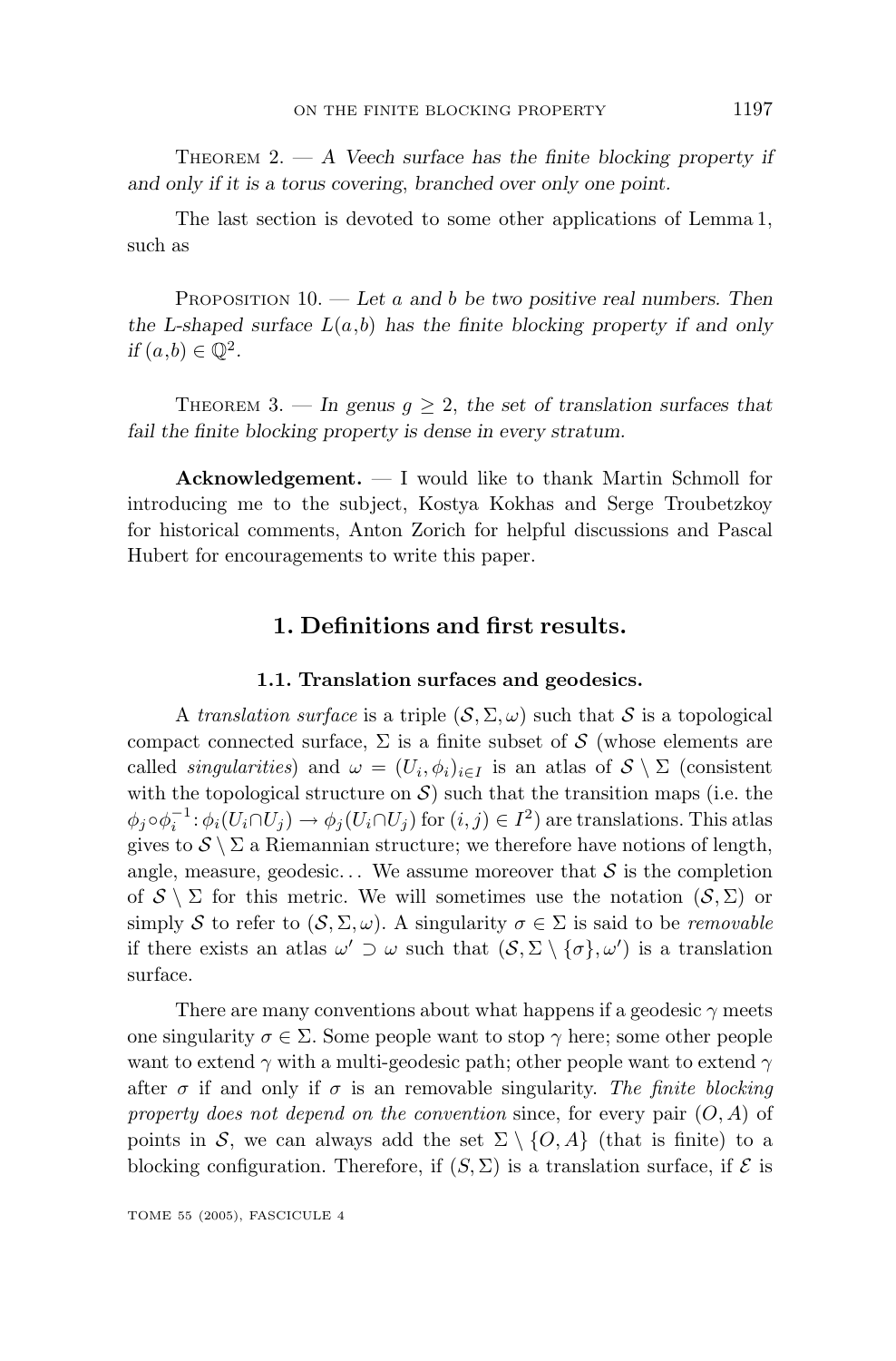a finite subset of S that we want to add in  $\Sigma$  as removable singularities, then  $(S, \Sigma)$  has the finite blocking property if and only if  $(S, \Sigma \cup \mathcal{E})$  has it.

#### **1.2. Branched coverings.**

A branched covering between two translation surfaces is a mapping  $\pi: (\mathcal{S}, \Sigma) \to (\mathcal{S}', \Sigma')$  that is a topological branched covering that locally preserves the translation structure.

PROPOSITION  $1.$  —  $\text{Let } \pi : (\mathcal{S}, \Sigma) \to (\mathcal{S}', \Sigma')$  be a covering of translation *surfaces branched on a finite set*  $\mathcal{R}' \subset \mathcal{S}'$ . Then S has the finite blocking *property if and only if*  $S'$  has.

*Proof.* — Direction  $\Rightarrow$ . Suppose that S has the finite blocking property. Let  $(O', A')$  be a pair of points in S'. Let O be a point chosen in  $\pi^{-1}(\{O'\})$ . If  $A \in \pi^{-1}(\{A'\})$ , there exists a finite set  $\mathcal{B}_A$  of points in  $\mathcal{S} \setminus \{O, A\}$  such that every geodesic in  $S$  from  $O$  to  $A$  meets  $\mathcal{B}_A$ . Let

$$
\mathcal{B}' \stackrel{\text{def}}{=} \Big( \bigcup_{A \in \pi^{-1}(\{A'\})} \pi(\mathcal{B}_A) \cup \mathcal{R}' \Big) \setminus \{O', A'\}.
$$

Let  $\gamma'$ : [a, b]  $\rightarrow$  S' be a geodesic from O' to A'. Up to a restriction, we can suppose that  $\gamma'([a, b]) \cap \{O', A'\} = \emptyset$ . Suppose by contradiction that  $\gamma'([a, b]) \cap \mathcal{B}' = \emptyset$ . In particular,  $\gamma'([a, b]) \cap \mathcal{R}' = \emptyset$ . So,  $\gamma'$  can be lifted to a geodesic  $\gamma: [a, b] \rightarrow S'$  from *O* to some  $A \in \pi^{-1}(\lbrace A' \rbrace)$ such that  $\pi \circ \gamma = \gamma'$ . Then, there exists  $t \in ]a, b[$  such that  $\gamma(t) \in \mathcal{B}_A$ . Hence  $\gamma'(t) \in \mathcal{B}'$ , leading to a contradiction. So,  $\mathcal{B}'$  is a finite blocking configuration and  $\mathcal{S}'$  has the finite blocking property.

Direction  $\Leftarrow$ . Suppose that S' has the finite blocking property. Let  $(0, A)$  be a pair of points in S. Let  $O' \stackrel{\text{def}}{=} \pi(O)$  and  $A' \stackrel{\text{def}}{=} \pi(A)$ . There exists a finite set  $\mathcal{B}' \subset \mathcal{S}' \setminus \{O', A'\}$  such that every geodesic in  $\mathcal{S}'$  from  $O'$ to  $A'$  meets  $B'$ . Let

$$
\mathcal{B} \stackrel{\text{def}}{=} \pi^{-1}(\mathcal{B}') \subset \mathcal{S} \setminus \{O, A\}.
$$

Let  $\gamma$ : [a, b]  $\rightarrow$  S be a geodesic from O to A.  $\gamma$  can be pushed to a geodesic  $\gamma' \stackrel{\text{def}}{=} \pi \circ \gamma$ :  $[a, b] \to \mathcal{S}'$  from *O'* to *A'*. Then, there exists  $t \in [a, b]$  such that  $\gamma'(t) \in \mathcal{B}'$ . Hence  $\gamma(t) \in \mathcal{B}$ . So,  $\mathcal{B}$  is a finite blocking configuration and  $S$  has the finite blocking property.  $\Box$ 

## **1.3. Rational billiards versus translation surfaces.**

Let  $P$  denote a polygon in  $\mathbb{R}^2$ , whose set of vertices is denoted by *V*. Let  $\Gamma \subset O(2,\mathbb{R})$  be the group generated by the linear parts of the reflections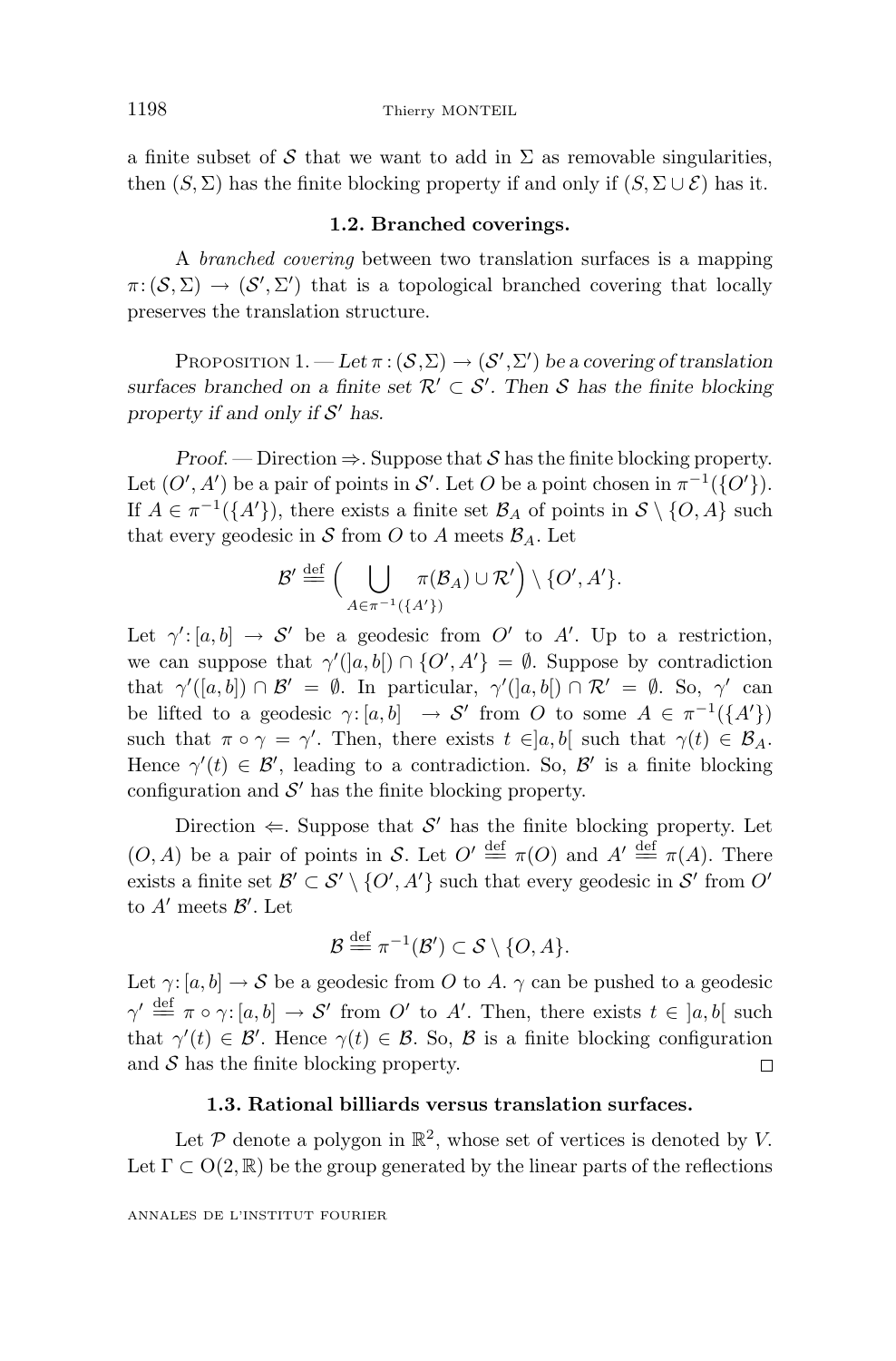in the sides of  $P$ . When  $\Gamma$  is finite, we say that  $P$  is a *rational polygonal* billiard. When  $\mathcal P$  is simply connected,  $\mathcal P$  is rational if and only if all the angles between edges are rational multiples of *π*.

A classical construction due to Zemljakov and Katok (see [ZK], [MT]) allows us to associate to each rational billiard  $\mathcal P$  a translation surface  $ZK(\mathcal P)$ as follows:

Let  $(P_\gamma)_{\gamma \in \Gamma}$  be a family of  $|\Gamma|$  disjoint copies of P, each  $P_\gamma = \gamma(\mathcal{P})$ being rotated by the element  $\gamma \in \Gamma$ . If  $\gamma \in \Gamma$ , if *e* is an edge of  $P_{\gamma}$ , let  $\delta \in \Gamma$ be the linear part of the reflection in *e*; we identify  $e \in P_\gamma$  with  $\delta(e) \in P_{\delta\gamma}$ . We set

$$
ZK(\mathcal{P}) \stackrel{\text{def}}{=} \bigsqcup_{\gamma \in \Gamma} P_{\gamma} / \sim
$$

where ∼ is the relation above. The translation structure of each  $\overset{\circ}{P}_{\gamma} \in \mathbb{R}^2$ can be extended to an atlas of  $\bigcup_{\gamma \in \Gamma} P_{\gamma} \setminus \gamma(V)$ , that gives to  $ZK(\mathcal{P})$  a translation structure whose set of singularities is  $\Sigma = \bigcup_{\gamma \in \Gamma} \gamma(V)$ .

In other terms,  $P$  tiles  $ZK(P)$  which can be written as  $ZK(P) =$  $\bigcup_{\gamma \in \Gamma} \psi_{\gamma}(\mathcal{P})$  where the  $\psi_{\gamma}$ 's are isometries. Let

$$
\psi \stackrel{\text{def}}{=} \Big(\n\underset{x \longmapsto (\psi_{\gamma|\psi_{\gamma}(\mathcal{P})})^{-1}(x)}{\operatorname{ZK}(\mathcal{P})^{-1}(x)} \text{ if } x \in \psi_{\gamma}(\mathcal{P})\n\Big).
$$

The map  $\psi$  is well defined since if *x* belongs to  $\psi_{\gamma}(\mathcal{P}) \cap \psi_{\delta}(\mathcal{P})$ , then  $(\psi_{\gamma|\psi_{\gamma}(\mathcal{P})})^{-1}(x)=(\psi_{\delta|\psi_{\delta}(\mathcal{P})})^{-1}(x)$  (this is just the compatibility with ~). Moreover,  $\psi$  is a piecewise isometry.

PROPOSITION 2. — Let  $P$  be a rational polygonal billiard. Then  $ZK(P)$ *has the finite blocking property if and only if* P *has.*

*Proof.* — It is very similar to the proof given in Subsection 1.2 ( $\psi$  plays the role of  $\pi$ ).

Indeed, for the direction  $\Rightarrow$ , if  $(O', A')$  is a pair of points in  $P$ , if *O* is chosen in  $\psi^{-1}(\{O'\})$ , then for each *A* in  $\psi^{-1}(\{A'\})$ , there exists a finite set  $\mathcal{B}_A$  of points in  $ZK(\mathcal{P}) \setminus \{O, A\}$  such that every geodesic in  $ZK(\mathcal{P})$ from O to A meets  $\mathcal{B}_A$ . Then

$$
\mathcal{B}' \stackrel{\text{def}}{=\!\!=} \Big(\bigcup_{A \in \psi^{-1}(\{A'\})} \psi(\mathcal{B}_A) \cup V\Big) \setminus \{O',A'\} = \Big(\bigcup_{\gamma \in \Gamma} \psi(\mathcal{B}_{\psi_{\gamma}(A')}) \cup V\Big) \setminus \{O',A'\}
$$

is a finite blocking configuration between  $O'$  and  $A'$ , thus  $P$  has the finite blocking property.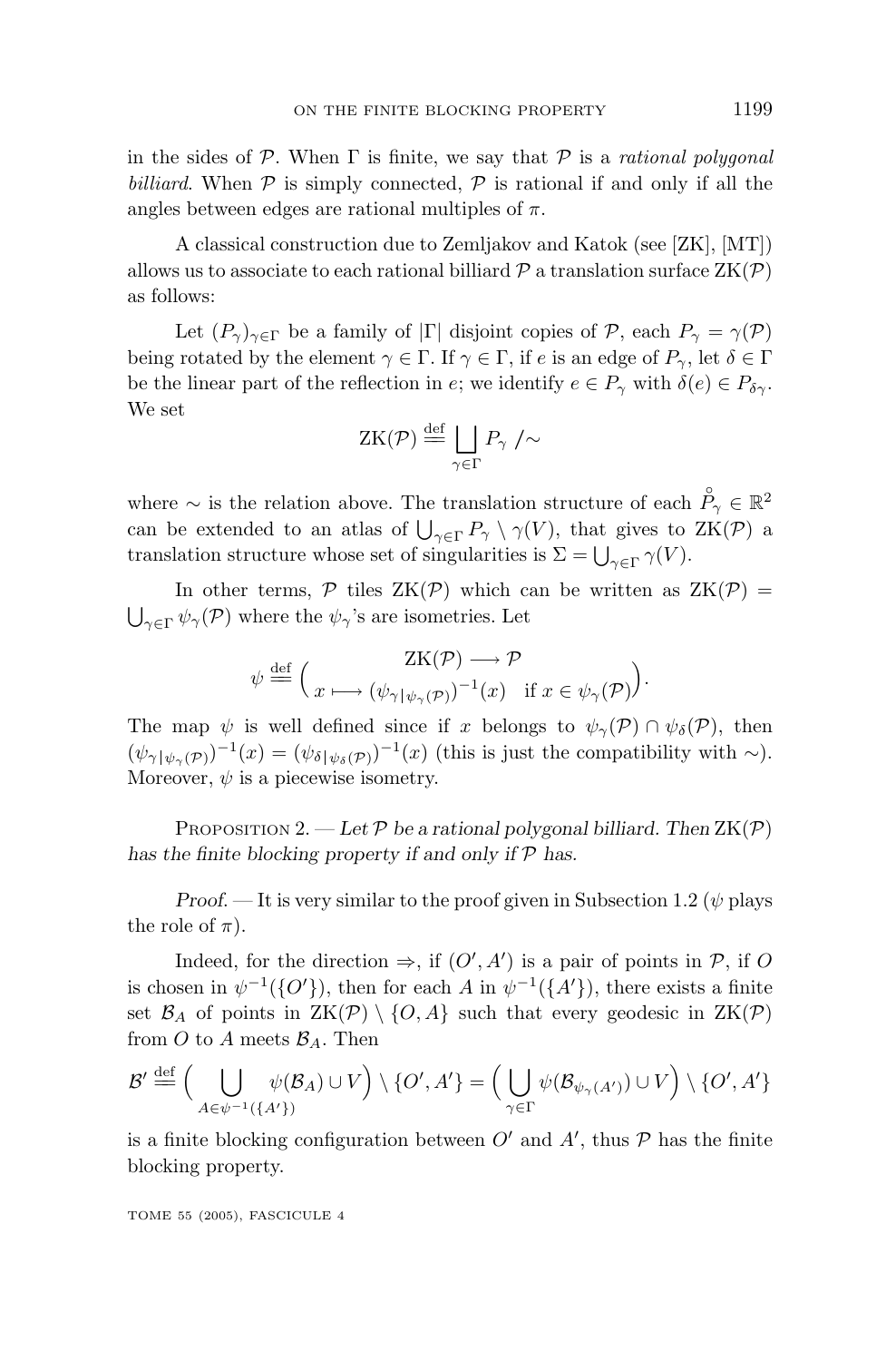For the direction  $\Leftarrow$ , if  $(O, A)$  is a pair of points in  $ZK(\mathcal{P})$ , there exists a finite set  $\mathcal{B}'$  of points in  $\mathcal{P}\setminus\{\psi(O), \psi(A)\}\$  such that every billiard path in  $P$  from  $\psi(O)$  to  $\psi(A)$  meets  $\mathcal{B}'$ . Then

$$
\mathcal{B} \stackrel{\text{def}}{=} \psi^{-1}(\mathcal{B}') \subset \text{ZK}(\mathcal{P}) \setminus \{O, A\}
$$

is a finite blocking configuration between *O* and *A*, thus  $ZK(\mathcal{P})$  has the finite blocking property.  $\Box$ 

*Unfolding a billiard table.* — Combining Propositions 1 and 2, we have (see [MT]) the

PROPOSITION 3.  $-$  *Let*  $\mathcal{P}$  *and*  $\mathcal{P}'$  *be two rational polygonal billiards* such that  $P$  is obtained by reflecting  $P'$  at its edges finitely many times, *without overlapping* (*we allow some barriers along parts of some sides of copies of*  $\mathcal{P}'$  *inside*  $\mathcal{P}$ *). Since there exists a branched covering from*  $ZK(\mathcal{P})$ *to*  $ZK(\mathcal{P}')$ , *then*  $\mathcal P$  *has the finite blocking property if and only if*  $\mathcal P'$  *has.* 

#### **1.4. Action of GL**(**2***,* R)**.**

If  $A \in GL(2, \mathbb{R})$ , we can define the translation surface

$$
A \cdot (\mathcal{S}, \Sigma, (U_i, \phi_i)_{i \in I}) \stackrel{\text{def}}{=} (\mathcal{S}, \Sigma, (U_i, A \circ \phi_i)_{i \in I});
$$

hence we have an action of  $GL(2,\mathbb{R})$  on the class of translation surfaces. We classically consider only elements of  $SL(2,\mathbb{R})$  (see [MT]), but we do not need to preserve area here.

PROPOSITION 4.  $-Let S$  *be a translation surface and A be in*  $GL(2,\mathbb{R})$ *. Then*  $S$  *has the finite blocking property if and only if*  $A \cdot S$  *has.* 

*Proof.* — Such an action sends geodesic to geodesic.

 $\Box$ 

To summarize this section, we can say that the finite blocking property enjoys many properties of stability. As an illustration, it suffices to apply successively Propositions 2, 1, 4, 2, 3 and to follow a construction of [Mc], to reduce the problem of the finite blocking property for the billiard in the regular pentagon to the problem in the ⊥-shaped billiard studied in [Mo] with parameters  $\alpha = 1 + 2\cos(\frac{2}{5}\pi)$ ,  $L_1 = 1$ ,  $L_2 = 2\cos(\frac{2}{5}\pi)$ . It is proved there that this billiard table fails the finite blocking property ( $\alpha \in \mathbb{R} \setminus \mathbb{Q}$ ).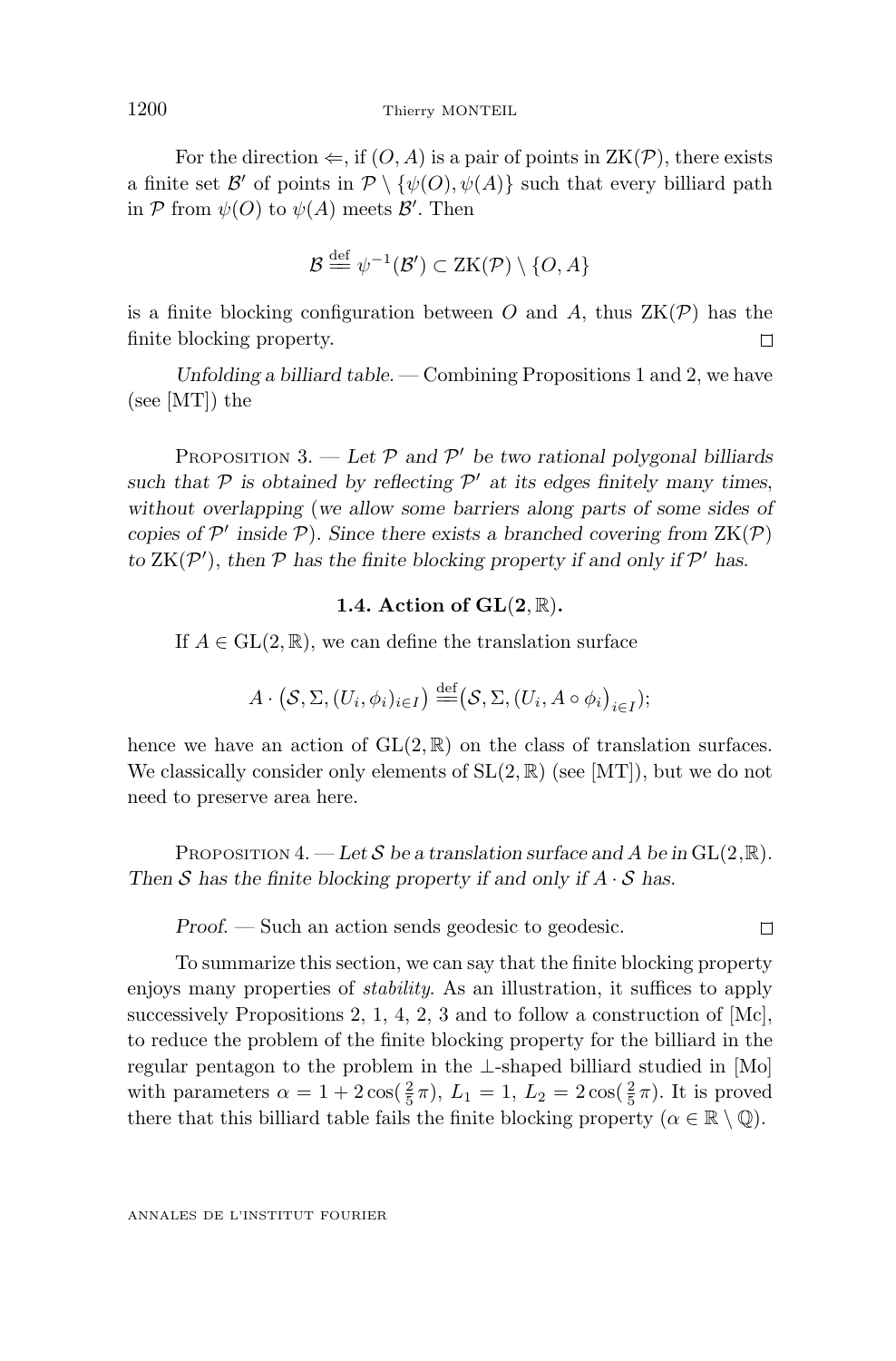# **2. Some remarks around Hiemer and Snurnikov's proof.**

In their article [HS], Philipp Hiemer and Vadim Snurnikov tried to prove that any rational billiard  $P$  has the finite blocking property.

For this, they use the subgroup  $G_{\mathcal{P}}$  of Isom( $\mathbb{R}^2$ ) generated by the reflections at the edges of the polygon  $P$ . In the proof of their Theorem 5, they construct a finite number of points in  $\mathbb{R}^2$  called the  $P_i$ , *\choose* a blocking point arbitrarily in each orbit of the  $P_{i,\lambda}$ 's under the action of the group  $G_{\mathcal{P}}$  on  $\mathbb{R}^2$  (the  $(i, \lambda)$ 's belong to  $G_{\mathcal{P}}/T_{\mathcal{P}} \times \{0, 1/2\}^{\dim_{\mathbb{Q}} T_{\mathcal{P}}}$ ).

The polygon  $P$  drawn on Figure 2 is a rational one but the subgroup  $T_P$  of  $G_P$  consisting of translations is dense in  $\mathbb{R}^2$  (identified with the group of all translations of  $\mathbb{R}^2$ ), since  $\mathbb{Z} + \sqrt{2}\mathbb{Z}$  is dense in R. Hence the orbit of any point of the plane under  $G_{\mathcal{P}}$  is dense in the plane and therefore in  $P$  (which is the closure of an open set).



*Figure* 2*. A rational polygonal billiard whose translation group is dense in* R<sup>2</sup>

Now, if we take two points O and A in  $P$  such that the segment  $[O, A]$ is included in  $P$ , we can *choose* all the blocking points in a small open set  $U \subset \mathcal{P}$  which does not intersect  $[O, A]$ . Such points cannot block the direct path from *O* to *A* (see Figure 3).



*Figure* 3*. The direct path from O to A does not meet the points in U*

Hence the proof in [HS] does not work. In fact, we have shown in [Mo] that the billiard table drawn in Figure 2 fails the finite blocking property. Meanwhile, the proof given in [HS] (Theorem 5) works for rational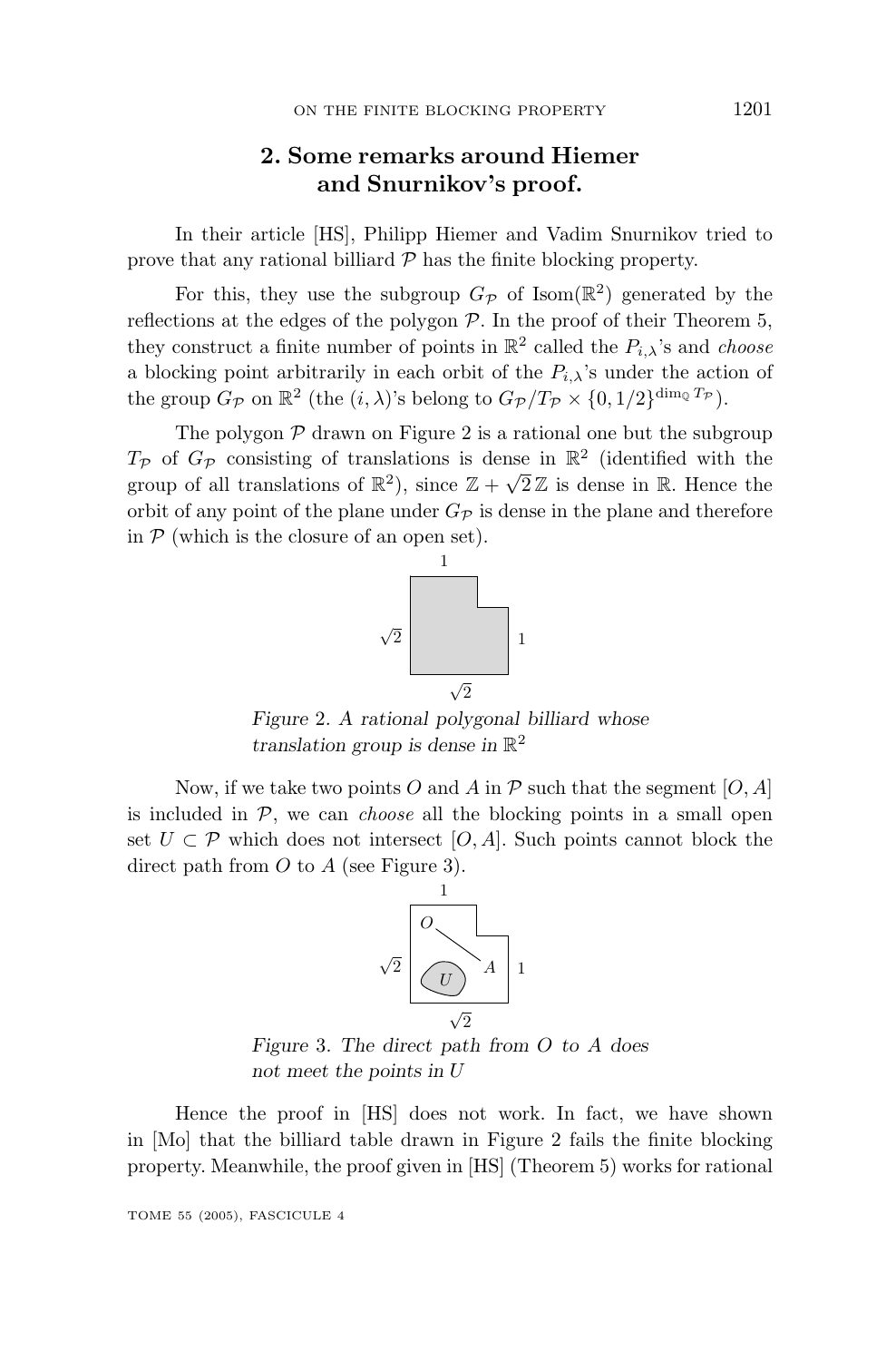polygons  $P$  such that  $T_P$  is discrete (hence lattice) (such billiards are called almost integrable). Indeed, instead of choosing one point in each orbit of the  $P_{i,\lambda}$ 's in  $\mathcal{P}$ , it suffices to take all the points of the orbits of the  $P_{i,\lambda}$ 's that lie in  $P$  (and that are distinct from  $O$  and  $A$ ).

We can bound (badly but uniformly) the number of such points as follows:

PROPOSITION  $5.$  – If  $P$  is an almost integrable rational polygonal *billiard with angles of the form*  $\pi p_i/q$  ( $1 \leq i \leq n$ ), *if the diameter of*  $P$ *is D*, *if* ( $v_1, v_2$ ) *is a basis of*  $T_P$  (*that is a lattice*), *then for every pair* ( $O$ ,  $A$ ) *in* P, *there exist a set of at most*

$$
8q\left[\frac{\pi(D/\sqrt{3}+\frac{1}{2}(\|v_1\|+\|v_2\|))^{2}}{\det(v_1,v_2)}\right]
$$

*blocking points.*

*Proof.* — Include  $\mathcal{P}$  in a disk of radius  $D/\sqrt{3}$ , enlarge this disk by  $\frac{1}{2}(\|v_1\| + \|v_2\|)$  and look at the area  $(8q \text{ is larger than})$ card $(G_{\mathcal{P}}/T_{\mathcal{P}} \times \{0, \frac{1}{2}\}^{\{v_1, v_2\}})).$  $\Box$ 

In fact, the conditions of this proposition (the fact of being an almost integrable billiard) work only for the polygons constructed by reflecting  $\mathcal C$ at its edges finitely many times (we can add barriers along interior edges), where  $\mathcal C$  is one of the following elementary polygons:

- the right-angled isosceles triangle with angles  $(\frac{1}{2}\pi, \frac{1}{4}\pi, \frac{1}{4}\pi)$ ;
- the half-equilateral triangle with angles  $(\frac{1}{2}\pi, \frac{1}{3}\pi, \frac{1}{6}\pi)$ ;
- any rectangle.

This fact is a direct consequence of the theory of reflection groups and chamber systems (see [Bou] for an extensive study or [Car] for a brief introduction). The three elementary polygons correspond to the types  $C_2$ ,  $\widetilde{G}_2$  and  $\widetilde{A}_1 \times \lambda \widetilde{A}_1$  ( $\lambda > 0$ ).

For example, the equilateral triangle, the square and the regular hexagon have the finite blocking property.

Note that the translation surface associated to the square is a (flat) torus. We can notice that the translation surface associated to an almost integrable polygon is a torus branched covering (this is easy for one of the elementary polygons, the rest follows by reflecting). As we have seen in Subsection 1.2, the finite blocking property is preserved by branched covering and, since four points suffice to block every geodesic between two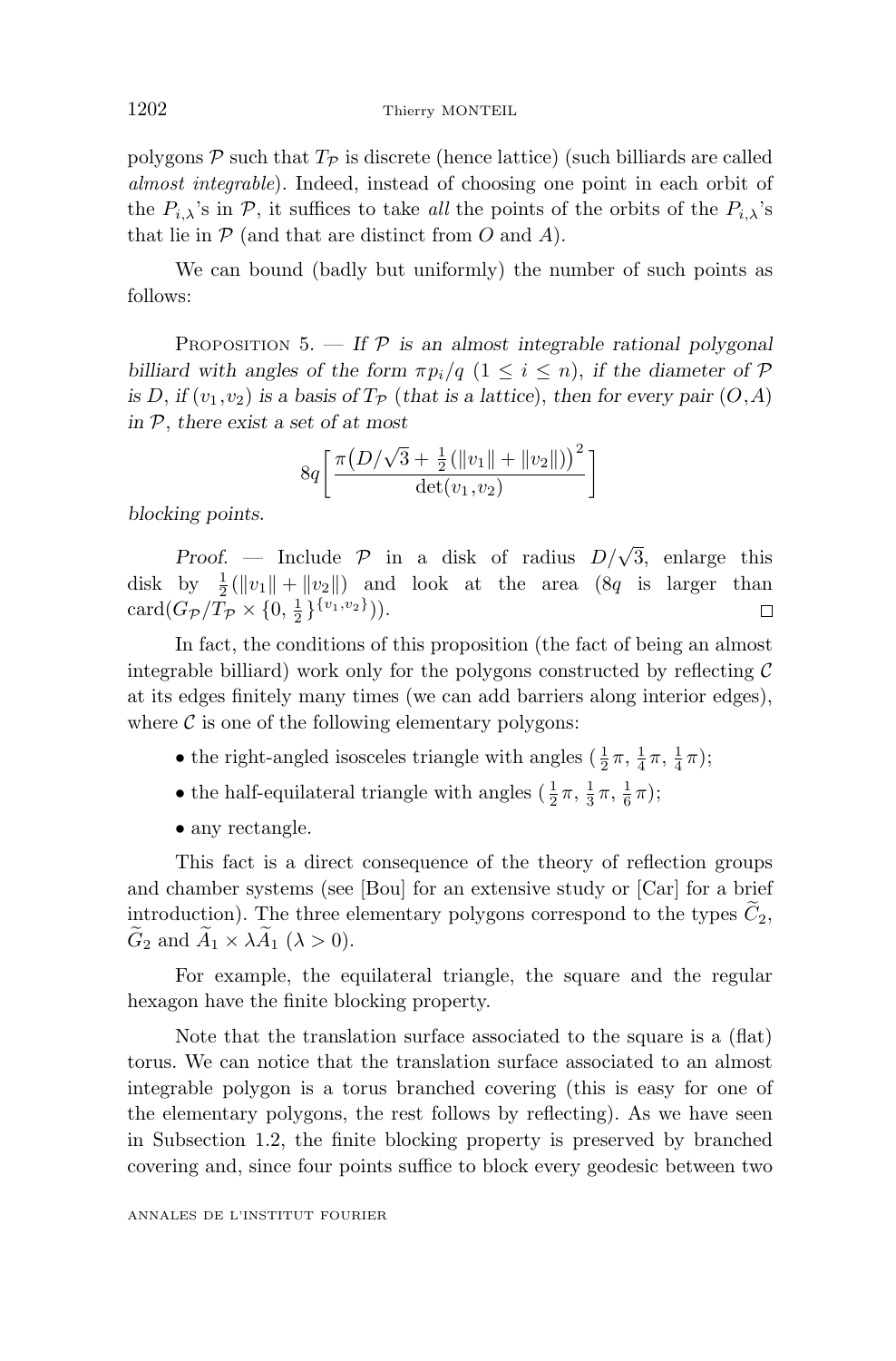fixed points in the torus, we have another bound for the number of blocking points for such billiards that depends on the degree of the covering.

With this remark, we can see that Proposition 5 can be seen as a consequence of the only fact that the square billiard (or equivalently the translation surface  $\mathbb{R}^2/\mathbb{Z}^2)$  has the finite blocking property. This last result seems to appear for the first time in the Leningrad's Olympiad in 1989 selection round, 9th form (see [Fo]). The problem was the following:

"Professor Smith is standing in the squared hall with mirror walls. Professor Jones wants to place in the hall several students in such a way that professor Smith could not see from his place his own mirror images. Is it possible? (Both professors and students are points, the students can be placed in corners and walls)."

The author of this problem was Dmitrij Fomin. None of the school students solved it. The booklet of the olympiad contains an answer: 16 students, and an example of this arrangement in coordinates.

Another consequence of the fact that the torus  $\mathbb{R}^2/\mathbb{Z}^2$  has the finite blocking property is the answer to a question that Anton Zorich reported to me.

PROPOSITION 6. — *There exists a translation surface with the property that every geodesic going from a singularity to itself has to meet first another singularity. In other words*, *this surface does not have any saddle connection going from a singularity to itself.*



*Proof.* — Let  $S$  be the translation surface drawn in Figure 4.

*Figure* 4*. Covering between* S and  $\mathbb{R}^2/\mathbb{Z}^2$  (*the opposite vertical lines are identified by horizontal translation, the horizontal lines with the same style are identified*)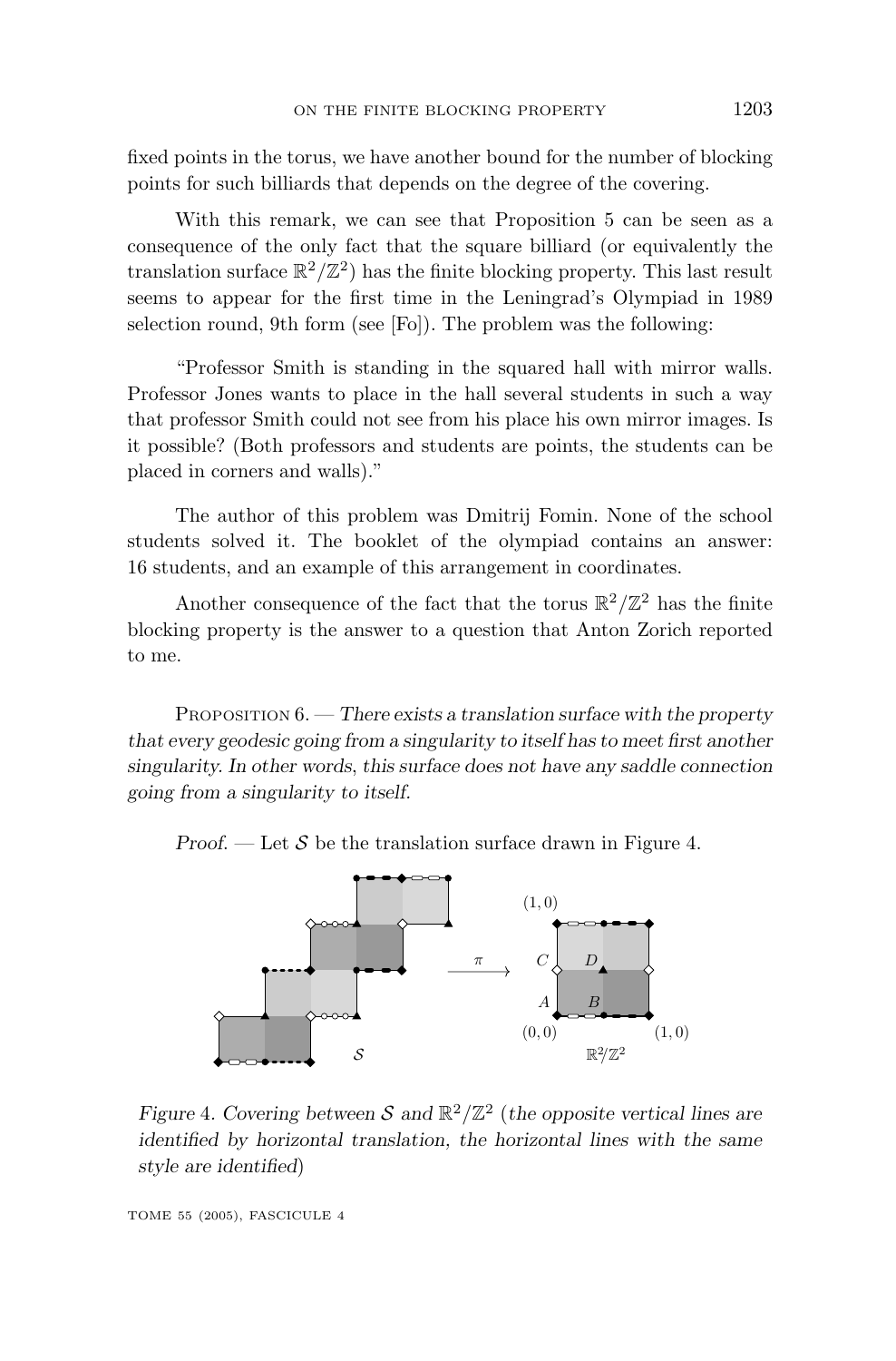The coloring allows us to see how to construct a covering  $\pi: \mathcal{S} \to \mathbb{R}^2/\mathbb{Z}^2$  of degree 2, branched at the points  $A = (0,0), B = (\frac{1}{2},0),$  $C = (0, \frac{1}{2}), D = (\frac{1}{2}, \frac{1}{2})$ . The singularities of S are located at the preimages of those four points.

The finite blocking property in the square says that three points in  ${A, B, C, D}$  block every geodesic from the fourth point to itself. Hence, by lifting, every geodesic from the singularity  $\pi^{-1}(A)$  to itself in S has to meet one of the other singularities  $\pi^{-1}(B)$ ,  $\pi^{-1}(C)$  or  $\pi^{-1}(D)$ , and by symmetry it works for the three other singularities.  $\Box$ 

# **3. A local lemma.**

A subcylinder C is an isometric copy of  $\mathbb{R}/w\mathbb{Z} \times [0,h]$  in a translation surface  $S(w > 0, h > 0)$ . The parameters w and h are unique and called the *width* and the *height* of  $C$ .

The images in  $S$  of  $\mathbb{R}/w\mathbb{Z}\times\{0\}$  and  $\mathbb{R}/w\mathbb{Z}\times\{h\}$  (which are well-defined if we extend the isometry, which is uniformly continuous, by continuity in  $S$ ) are called the sides of C.

The *direction* of C is the direction of the image of  $\mathbb{R}/w\mathbb{Z} \times {\frac{1}{2}h}$ (which is a closed geodesic).

A cylinder is a maximal subcylinder (for the inclusion). By maximality, each side of a cylinder must contain at least one singularity and is a finite union of saddle connections.

Let  $C_1$  and  $C_2$  be two cylinders with width  $w_1$  (resp.  $w_2$ ) and height  $h_1$ (resp.  $h_2$ ) in a translation surface S. The cylinders  $C_1$  and  $C_2$  are said to be

- *parallel* if their directions are parallel;
- *commensurable* if the ratios  $w_1/h_1$  and  $w_2/h_2$  are commensurable.

We will study the case where  $C_1$  and  $C_2$  are two different parallel cylinders whose closures have a nontrivial (i.e. not reduced to a finite set) intersection. The situation can be described as in Figure 5.

LEMMA 1.  $-$  *Let*  $S$  *be a translation surface that contains two different parallel cylinders*  $C_1$  *and*  $C_2$  *whose closures have a nontrivial intersection. If their widths are uncommensurable*, *then* S *fails the finite blocking property.*

*Proof.* — Up to a vertical dilatation, we can assume that  $h_1$  and  $h_2$ are greater than 1. In the system of coordinates given in Figure 5, we set  $O = (w_1 - \frac{1}{2}\ell, -1)$  and  $A = (w_1 - \frac{1}{2}\ell, 1)$ .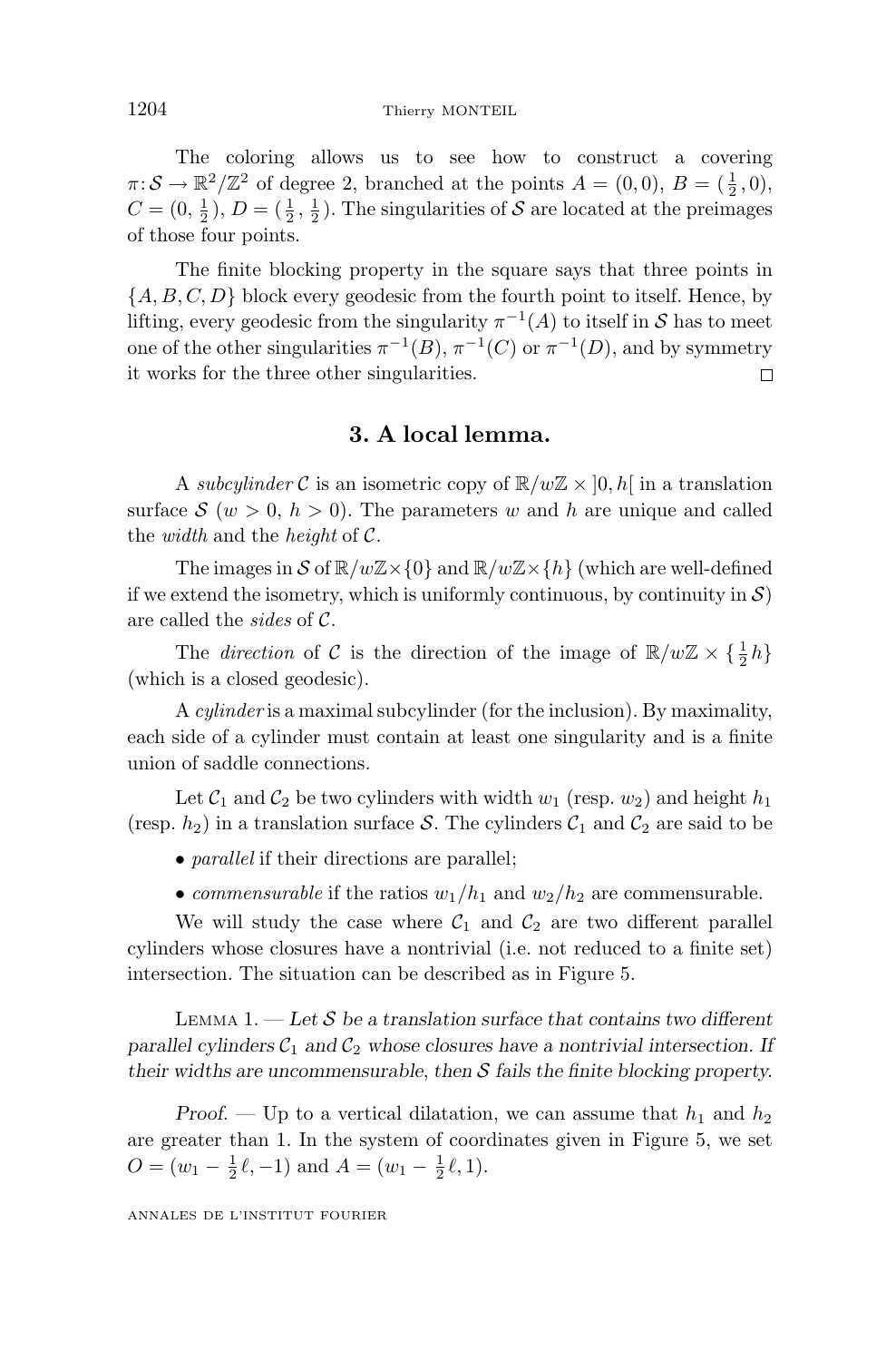

*Figure* 5*. The cylinder* C: *the opposite vertical sides are identified by translation while the dotted horizontal ones are glued with the rest of the surface*

Since  $w_1/w_2$  is a positive irrational number,  $\mathbb{N}^* - w_1/w_2\mathbb{N}^*$  is dense in R so there exists two positive integer sequences  $(p_n)_{n\in\mathbb{N}}$  and  $(q_n)_{n\in\mathbb{N}}$ such that:

- $q_n$  is strictly increasing;
- $p_n w_2 q_n w_1 \in ]-\ell, \ell|.$

For  $n \in \mathbb{N}$ , let  $\gamma_n$  be the geodesic starting form O with slope

$$
\frac{2}{q_n w_1 + p_n w_2} = \frac{1}{q_n w_1 + \lambda_n} = \frac{1}{p_n w_2 - \lambda_n}
$$

where  $\lambda_n = \frac{1}{2} (p_n w_2 - q_n w_1) \in \left] - \frac{1}{2} \ell, \frac{1}{2} \ell \right[$ .

So, we can check by unfolding the trajectory in the universal cover of S (see Figure 6) that  $\gamma_n$  passes  $q_n$  times through the line  $\{0\} \times [-h_1, 0],$ passes through  $(w_1 - \frac{1}{2}\ell + \lambda_n, 0) \in ]w_1 - \ell, w_1[\times \{0\}, \text{passes } p_n \text{ times through}]$ the line  $\{w_1 - \ell\} \times ]0, h_2[$  and then passes through *A*. So,  $\gamma_n$  lies completely in  $\mathcal{C}_1 \cup \mathcal{C}_2 \cup \left| w_1 - \ell, w_1 \right| \times \{0\}.$ 

Now, we assume by contradiction that there is a point  $B(x, y)$  in S distinct from *O* and *A* such that infinitely many  $\gamma_n$  pass through *B*. Hence, there is a subsequence such that for all *n* in N,  $\gamma_{i_n}$  passes through *B*. There are two cases to consider:

First case:  $y \in ]-1,0]$ . — By looking at the unfolded version of the trajectory (Figure 6), we see that, if  $k_{i_n}$  denotes the number of times that  $\gamma_{i_n}$ pass through the line  $\{0\} \times ] - h_1, 0[$  before hitting *B*, then (by calculating the slope of  $\gamma_{i_n}$  from *O* to *B*)

$$
\frac{y+1}{(x+k_{i_n}w_1)-(w_1-\frac{1}{2}\ell)}=\frac{2}{q_nw_1+p_nw_2}.
$$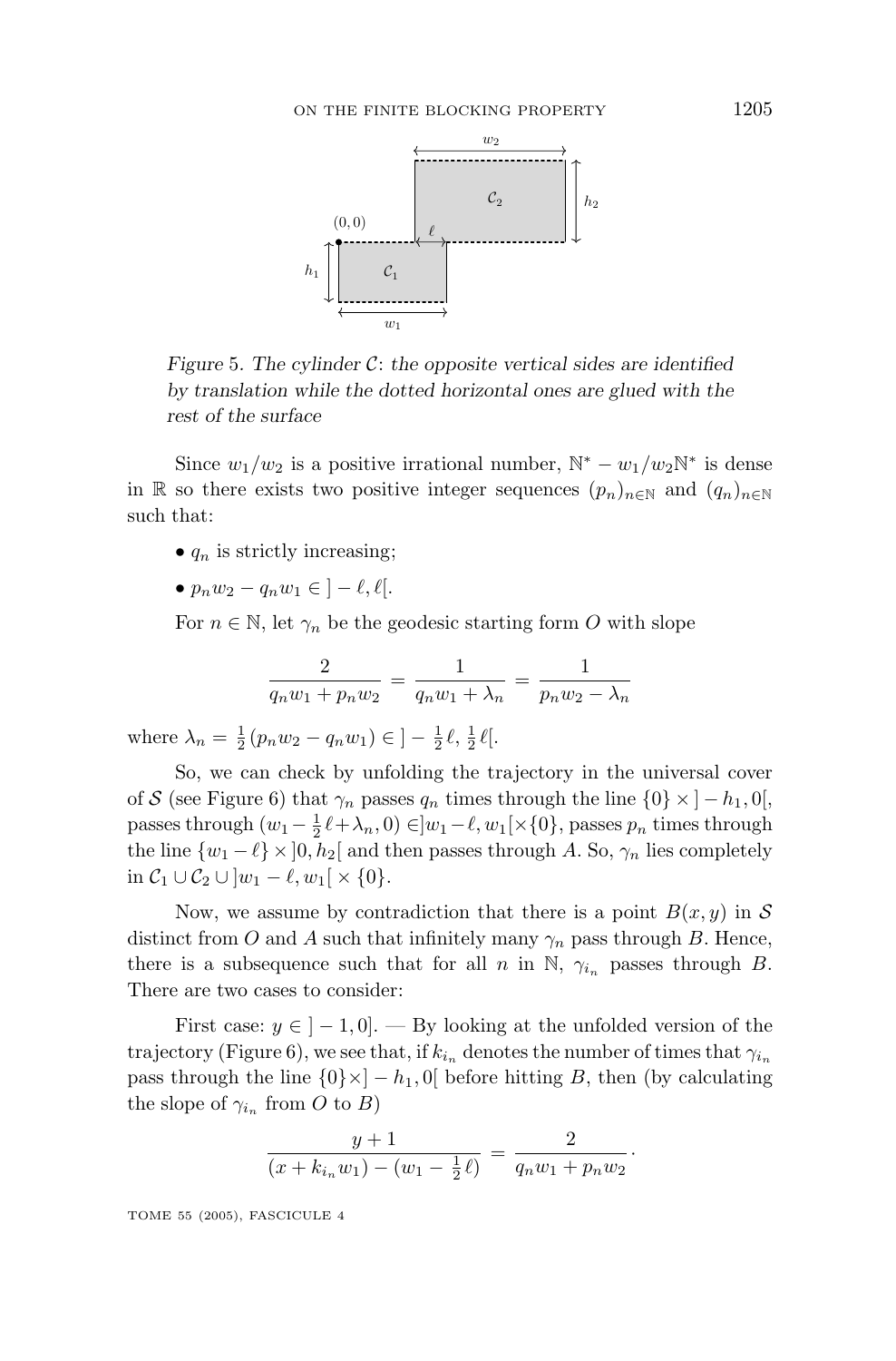

*Figure* 6*. The unfolding procedure*



*Figure* 7*. Zoom on Figure* 6

So, 
$$
x - w_1 + \frac{1}{2} \ell = \frac{1}{2} (q_{i_n} w_1 + p_{i_n} w_2)(y+1) - k_{i_n} w_1
$$
. In particular,  
\n
$$
x - w_1 + \frac{1}{2} \ell = \frac{1}{2} (q_{i_0} w_1 + p_{i_0} w_2)(y+1) - k_{i_0} w_1
$$
\n
$$
= \frac{1}{2} (q_{i_1} w_1 + p_{i_1} w_2)(y+1) - k_{i_1} w_1.
$$

Hence,

$$
(p_{i_1} - p_{i_0})w_2 + (q_{i_1} - q_{i_0})w_1 = \frac{2w_1}{y+1}(k_{i_1} - k_{i_0}) \neq 0.
$$

So,  $2w_1/(y+1)$  can be written as  $rw_2 + sw_1$  where *r* and *s* are rational numbers.

Now, if  $n \geq 1$ , we still have

$$
(p_{i_n} - p_{i_0})w_2 + (q_{i_n} - q_{i_0})w_1 = (rw_2 + sw_1)(k_{i_n} - k_{i_0}).
$$
  
Because  $(w_2, w_1)$  is free over Q, we have

•  $(p_{i_n} - p_{i_0}) = r(k_{i_n} - k_{i_0}),$ 

 $\bullet$  ( $q_{i_n} - q_{i_0}$ ) =  $s(k_{i_n} - k_{i_0}) \neq 0$  (remember that  $q_n$  is strictly increasing). Thus, by dividing,

$$
\frac{r}{s} = \frac{p_{i_n} - p_{i_0}}{q_{i_n} - q_{i_0}} = \frac{p_{i_n}}{q_{i_n}} \left(1 - \frac{p_{i_0}}{p_{i_n}}\right) \left(\frac{1}{1 - q_{i_0}/q_{i_n}}\right) \underset{n \to \infty}{\longrightarrow} \frac{w_1}{w_2} \in \mathbb{R} \setminus \mathbb{Q}
$$
 leading to a contradiction.

For the second case, if  $y \in [0,1]$ , it is exactly the same (just reverse Figure 6).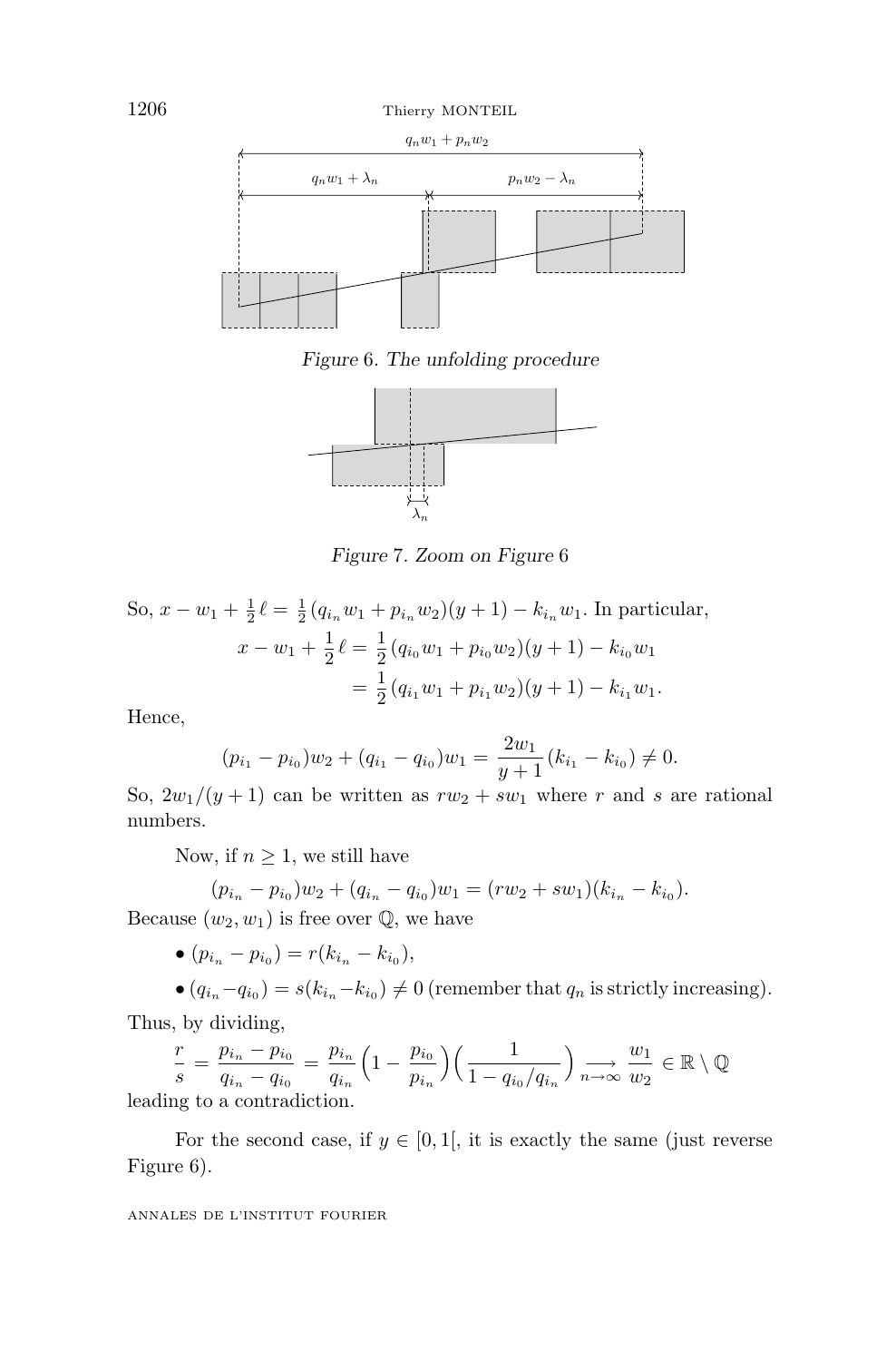Thus,  $(O, A)$  is not finitely blockable, and S fails the finite blocking  $\Box$ property.

In the proof of Lemma 1, we have chosen the points  $O \in \mathcal{C}_1$  and  $A \in \mathcal{C}_2$  in such a way that the calculus was easy. In fact, almost all pair  $(O, A) \in C_1 \times C_2$  is not finitely blockable. More precisely, we have the

PROPOSITION 7. — *In the system of coordinates given in Figure* 5,  $if \alpha \stackrel{\text{def}}{=} w_1/w_2 \in \mathbb{R} \setminus \mathbb{Q}, \text{ if } A_i(x_i, y_i) \in \mathcal{C}_i \ (i \in \{1,2\}), \text{ if } \beta \stackrel{\text{def}}{=} -y_1/y_2 \text{ is }$ *uncommensurable to*  $\alpha$ , *then*  $(A_1, A_2)$  *is not finitely blockable.* 

*Proof*. — It is very similar to the proof of Lemma 1; the introduction of many parameters just makes it heavier to read. Let

$$
R \stackrel{\text{def}}{=} -y_2\ell + y_2w_1 - y_2x_1 + x_2y_1 - w_1y_1 + y_1\ell \quad \text{(it is just an offset)},
$$
  

$$
I \stackrel{\text{def}}{=} \left] \frac{-R}{w_2y_2}, \frac{\ell(y_2 - y_1) - R}{w_2y_2} \right[.
$$

*I* is a non empty open set since  $\ell(y_2 - y_1) > 0$ .

Since  $\alpha/\beta$  is a positive irrational number,  $\mathbb{N} - \alpha/\beta \mathbb{N}$  is dense in  $\mathbb R$  so there exists two positive integer sequences  $(p_n)_{n \in \mathbb{N}}$  and  $(q_n)_{n \in \mathbb{N}}$  such that:

 $\bullet$   $q_n$  is strictly increasing;

$$
\bullet \ \alpha q_n - \beta p_n \in I,
$$

Let

$$
\lambda_n \stackrel{\text{def}}{=} \frac{y_2 w_1 q_n + y_1 w_2 p_n + R}{y_2 - y_1} \in ]0, \ell[ \quad (n \in \mathbb{N}).
$$

For  $n \in \mathbb{N}$ , let  $\gamma_n$  be the geodesic starting form  $A_1$  with slope

$$
\frac{y_2 - y_1}{w_1 q_n + w_2 p_n + x_2 - x_1} = \frac{-y_1}{w_1 q_n + w_1 - x_1 - \ell + \lambda_n} = \frac{y_2}{w_2 p_n - w_1 + x_2 + \ell - \lambda_n}.
$$

So, we can check that  $\gamma_n$  passes  $q_n$  times through the line  $\{0\} \times |y_1,0|$ , passes through  $(x_1 - \ell + \lambda_n, 0) \in ]x_1 - \ell, x_1[ \times \{0\}, \text{passes } p_n \text{ times through}]$ the line  $\{x_1 - l\} \times ]0, y_1[$  and passes through  $A_2$ . Stop  $\gamma_n$  here (see Figure 8). So,  $\gamma_n$  lies completely in  $\mathcal{C}_1 \cup \mathcal{C}_2 \cup [x_1 - \ell, x_1] \times \{0\}.$ 

Now, assume by contradiction that there is a point  $B(x, y)$  in S distinct from  $A_1$  and  $A_2$  such that infinitely many  $\gamma_n$  pass through *B*.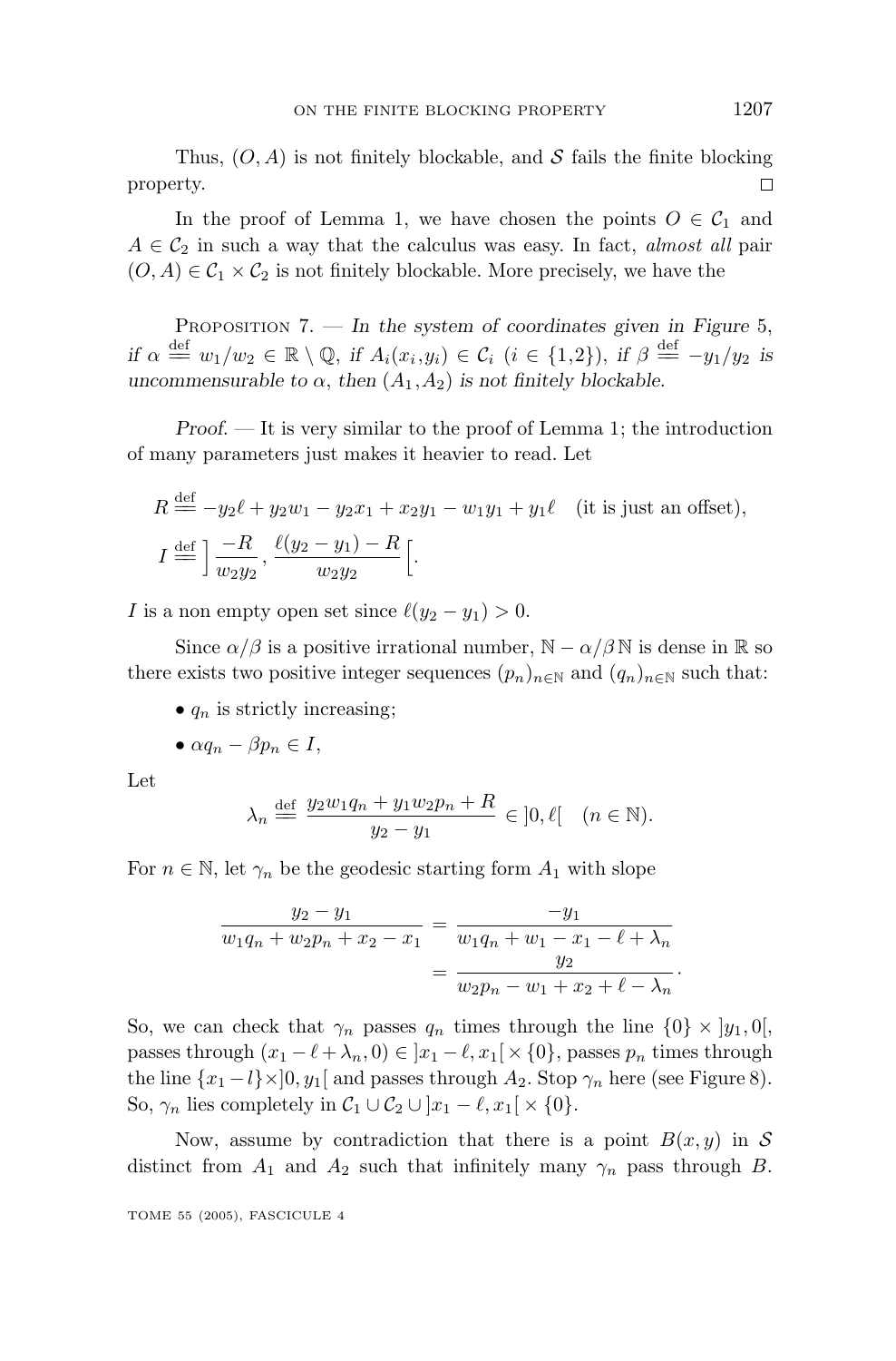

*Figure* 8*. The unfolding procedure*

Let  $i \in \uparrow (\mathbb{N}, \mathbb{N})$  be an extraction such that, for all *n* in N,  $\gamma_{i_n}$  pass through *B*. There are two cases to consider:

First case:  $y \in [y_1, 0]$ . — By looking at the unfolded version of the trajectory (Figure 8), we see that if  $k_{i_n}$  denotes the number of times that  $\gamma_{i_n}$ pass through the line  $\{0\} \times |y_1,0|$  before hitting *B*, then

$$
\frac{y_1 - y}{x_1 - (x + k_{i_n}w_1)} = \frac{y_2 - y_1}{w_1q_n + w_2p_n + x_2 - x_1}.
$$

So,  $x - x_1 = (w_1 q_{i_n} + w_2 p_{i_n} + x_2 - x_1)(y - y_1)/(y_2 - y_1) - k_{i_n} w_1$ . In particular,

$$
x - x_1 = (w_1 q_{i_0} + w_2 p_{i_0} + x_2 - x_1)(y - y_1)/(y_2 - y_1) - k_{i_0}w_1
$$
  
=  $(w_1 q_{i_1} + w_2 p_{i_1} + x_2 - x_1)(y - y_1)/(y_2 - y_1) - k_{i_1}w_1.$ 

Hence,  $(p_{i_1} - p_{i_0}) + (q_{i_1} - q_{i_0})\alpha = \alpha(y_2 - y_1)/(y - y_1)(k_{i_1} - k_{i_0}) \neq 0.$ 

So,  $\alpha(y_2 - y_1)/(y - y_1)$  can be written as  $r + s\alpha$  where r and s are rational numbers.

Now, if  $n \ge 1$ , we still have  $(p_{i_n} - p_{i_0}) + (q_{i_n} - q_{i_0})\alpha = (r + s\alpha)(k_{i_n} - k_{i_0}).$ Because  $(1, \alpha)$  is free over  $\mathbb{Q}$ , we have

$$
\bullet (p_{i_n} - p_{i_0}) = r(k_{i_n} - k_{i_0}),
$$

 $\bullet$   $(q_{i_n} - q_{i_0}) = s(k_{i_n} - k_{i_0}) \neq 0$  (remember that  $q_n$  is strictly increasing). Thus, by dividing,

$$
\frac{r}{s} = \frac{p_{i_n} - p_{i_0}}{q_{i_n} - q_{i_0}} = \frac{p_{i_n}}{q_{i_n}} \left(1 - \frac{p_{i_0}}{p_{i_n}}\right) \left(\frac{1}{1 - q_{i_0}/q_{i_n}}\right) \underset{n \to \infty}{\longrightarrow} \frac{\alpha}{\beta} \in \mathbb{R} \setminus \mathbb{Q}
$$

leading to a contradiction.

For the second case, if  $y \in [0, y_2]$ , it is exactly the same (just reverse Figure 8). Thus,  $(A_1, A_2)$  is not finitely blockable.  $\Box$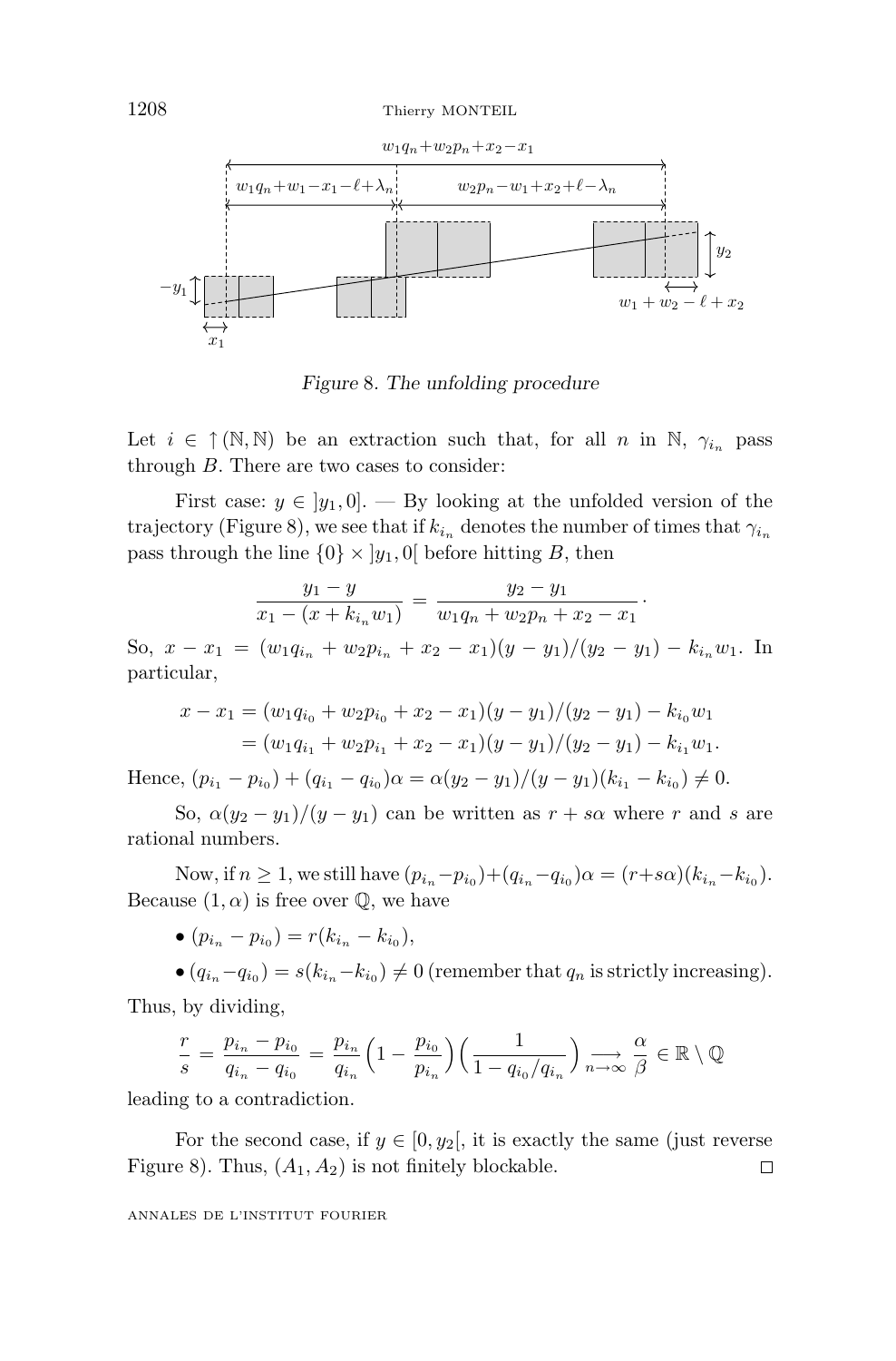#### **4. Finite blocking property in the regular polygons.**

THEOREM 4. — Let  $n \geq 3$  be an integer. The following assertions are *equivalent*:

• *the regular n-gon has the finite blocking property*;

• the right-angled triangle  $\mathcal{T}_n$  with an angle equal to  $\pi/n$  has the *finite blocking property*;

•  $n \in \{3, 4, 6\}.$ 

*Proof*. — According to Propositions 3 and 5, it suffices to prove that the second assertion implies the third one.

Suppose first that *n* is odd.  $ZK(\mathcal{T}_n)$  can be described as two regular *n*-gons  $P$  and  $P'$  symmetric one to each other, with identifications along the sides (see Figure 9).



*Figure* 9*. The translation surface associated with the right-angled triangle with an angle equal to*  $\frac{1}{9}\pi$  (*identify the opposite sides*)

We number the vertices of  $P$  (resp.  $P'$ ) counterclockwise (resp. clockwise) from  $s_0$  to  $s_{n-1}$  (resp. from  $s'_0$  to  $s'_{n-1}$ ) (see Figure 9).

Now, look at Figure 10.

In  $P \cup P'$ ,  $(s_0, s_{\lceil n/2 \rceil})$  is parallel to  $(s_1, s_{\lceil n/2 \rceil} - 1)$ , to  $(s_2, s_{\lceil n/2 \rceil} - 2)$ , *...*, to  $(s_{n-1}, s_{\lceil n/2 \rceil} + 1)$ , to  $(s_{n-2}, s_{\lceil n/2 \rceil} + 2)$ , ..., and by axial symmetry with respect to  $(s_{\lfloor n/2 \rfloor}, s_{\lceil n/2 \rceil})$ , it is parallel to  $(s'_0, s'_{\lceil n/2 \rceil})$ , to  $(s'_1, s'_{\lceil n/2 \rceil} - 1)$ , to  $(s'_2, s'_{\lceil n/2 \rceil} - 2), \ldots$ , to  $(s'_{n-1}, s'_{\lceil n/2 \rceil} + 1)$ , to  $(s'_{n-2}, s'_{\lceil n/2 \rceil} + 2), \ldots$ 

Let us call this common direction the dashed one.

Do the same for the direction  $(s_0, s_{n/2})$  and call it the dotted one.

This leads to a triangulation of the surface, each triangle having an edge dashed, an edge dotted and an edge that is an edge of *P* or *P* .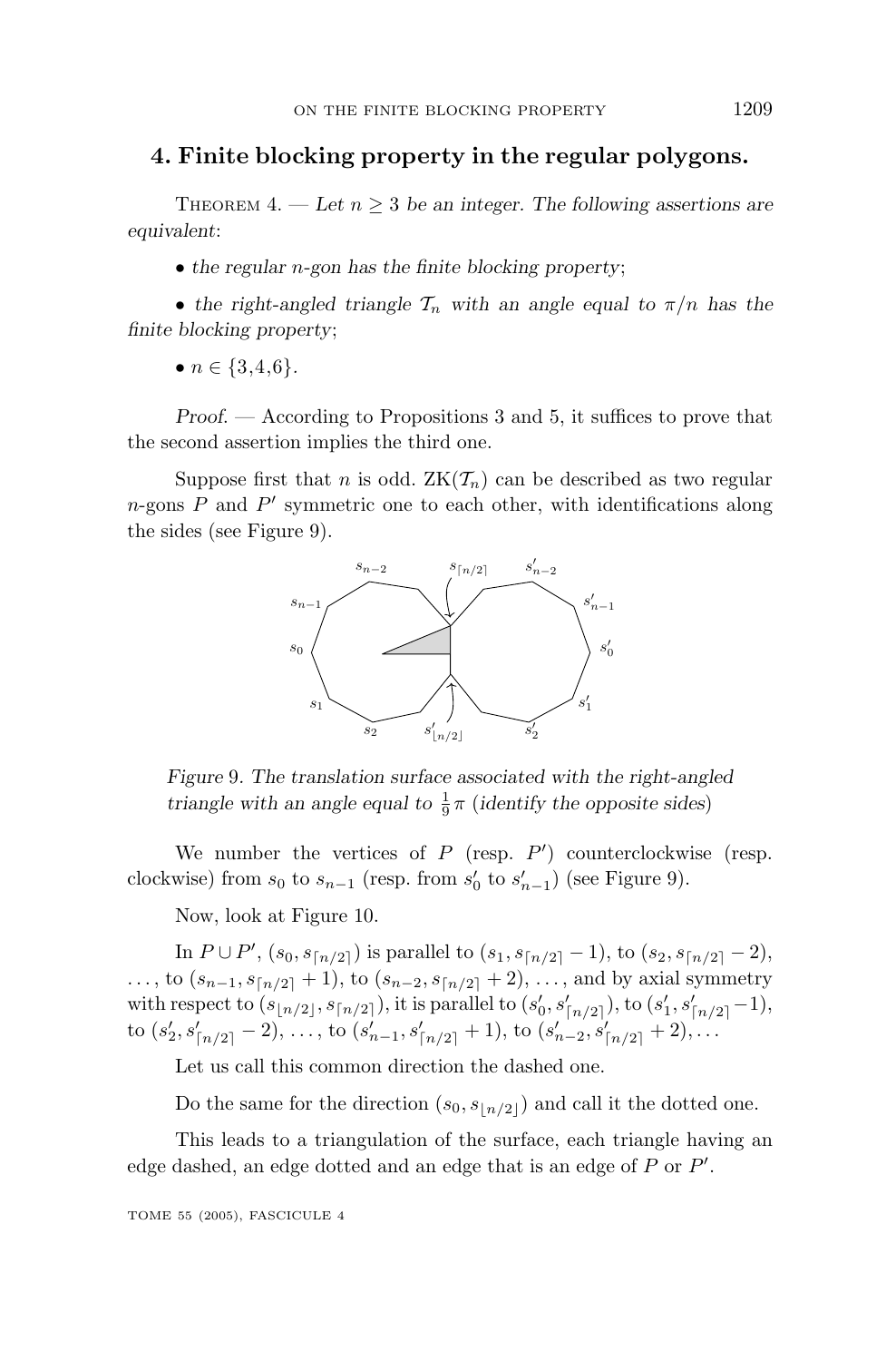

*Figure* 10*. From the surface associated to*  $\mathcal{T}_n$  *to a more exploitable one in the same orbit under*  $GL(2,\mathbb{R})$  (*n odd*)

Now, take  $P$  as the base and glue all the triangles that lie in  $P'$  to the ones that lie in *P*, thanks to the identification between the edges of *P* and the edges of  $P'$  (this can be done in an unique way) (this is the cut and paste operation).

We have now a new representation of the surface associated to  $\mathcal{T}_n$ , by a planar polygon with identifications along its sides that are only dashed or dotted sides.

Since those two directions are not parallel, it is easy to find an element *A* of  $GL(2,\mathbb{R})$  that put the dotted direction to the horizontal, the dashed one to the vertical and that preserves the lengths in those two directions (this is the rotate and stretch operation).

The surface  $S$  obtained by the action of  $A$  to the surface associated to  $\mathcal{T}_n$  is more exploitable for our purpose.

For  $1 \leq i \leq n-1$ , we denote  $d_i \stackrel{\text{def}}{=} ||s_0 - s_i||_2$ .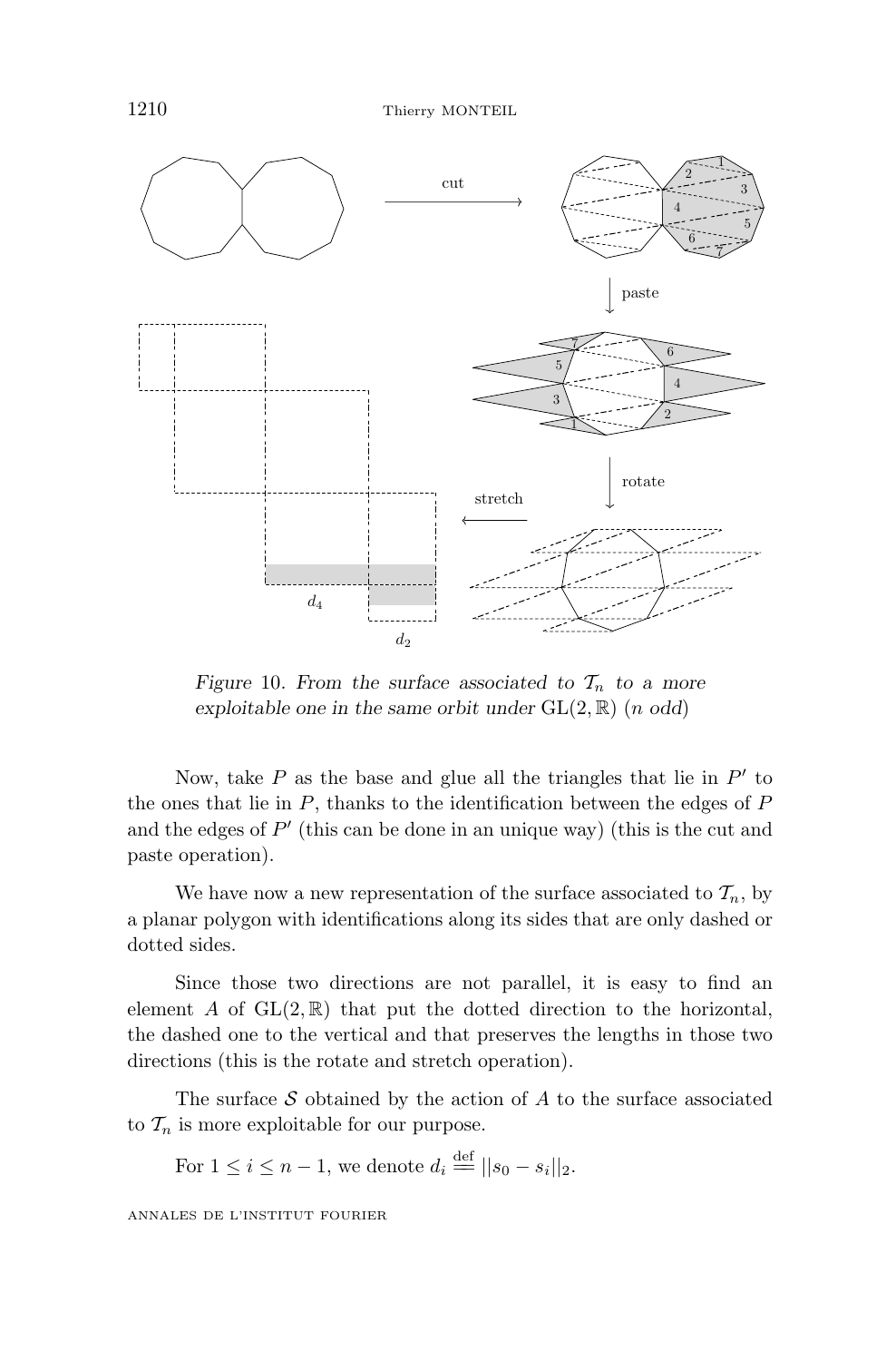

*Figure* 11*. The even case*  $(n = 10)$ 

We can remark that exactly one edge of *P* is dashed. Starting from this edge in  $S$ , it is easy to recognize the shape of the Figure 5 with  $w_1 = \ell = d_2, w_2 = d_2 + d_4, h_1 = d_1$  and  $h_2 = d_3$ .

We have  $w_2/w_1 = 1 + d_4/d_2 = 1 + 2\sin(4\pi/n)/2\sin(2\pi/n)$  $1 + 2\cos(2\pi/n)$  which is irrational if  $n \geq 5$ . Hence, S and therefore  $\mathcal{T}_n$ lacks the finite blocking property if  $n \neq 3$ .

For the even case, the translation surface  $ZK(\mathcal{T}_n)$  is constituted by only one regular *n*-gon with opposite sides identified. The construction is very similar, but the role of *P* is played by the lower-half of the polygon, and the role of  $P'$  is played by its upper-half (see Figure 11). In this case,  $w_2/w_1 = 1 + 2\cos(2\pi/n)$  is irrational if  $n \notin \{4, 6\}.$  $\Box$ 

Nevertheless, we can notice that the situation is not homogenous among different pairs of points:

PROPOSITION 8. — *For every regular n-gon* (*n even*), *there exists a finite set of points that blocks every billiard path from the center O to itself.*

*Proof.* — The set  $\beta$  consisting in the centers of the edges and the vertices is a (finite) blocking configuration. Indeed, suppose by contradiction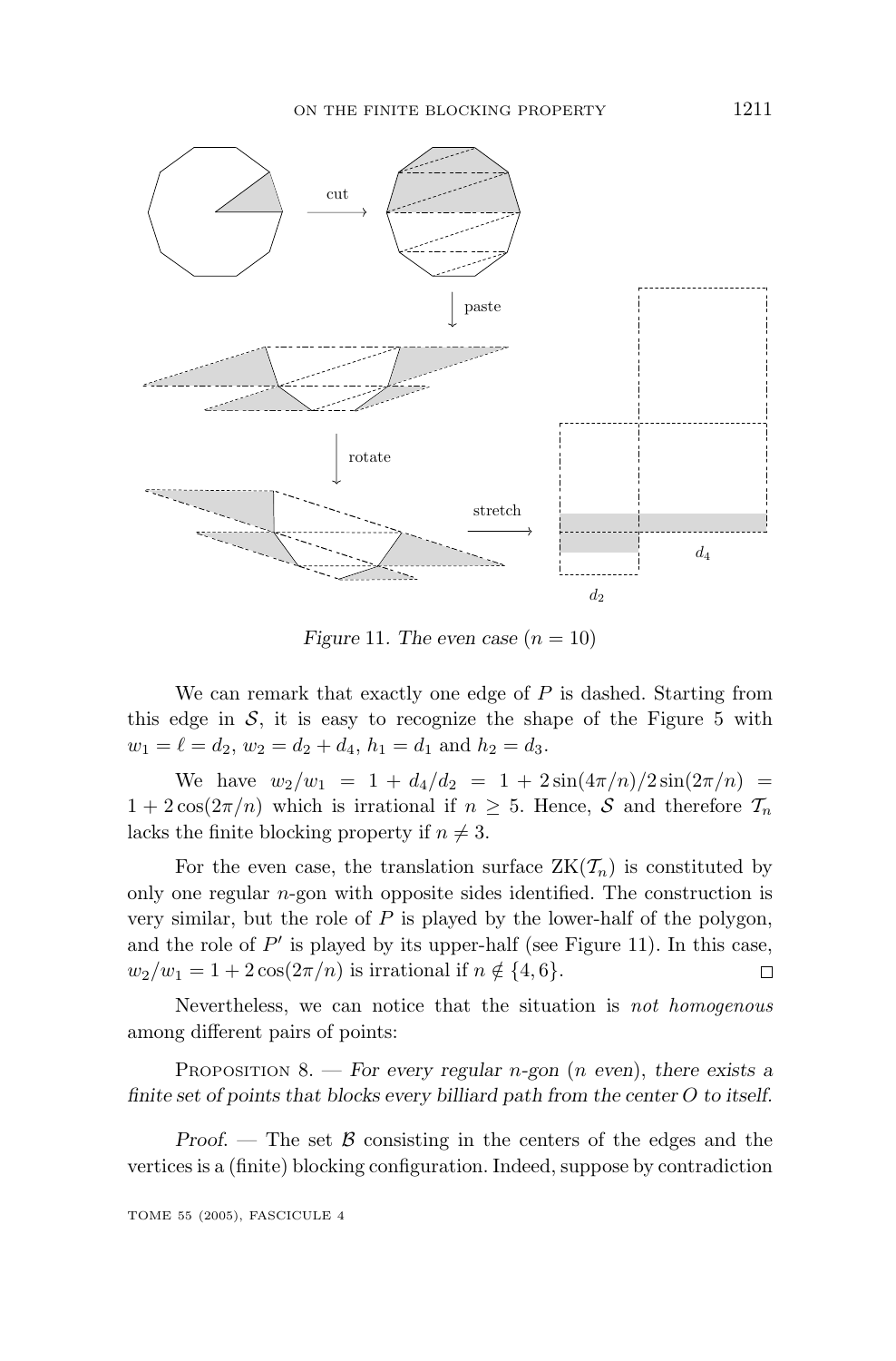that  $\gamma$  is a billiard path from O to O that does not meet B: it can be folded into a billiard path in the triangle  $\mathcal{T}_n$  from the vertex with angle  $\pi/n$ to himself. This contradicts [To], Lemma 4.1, page 871 (a nice argument on angles, measured modulo  $2\pi/n$  makes this fact impossible). П

This proposition is not so clear if *n* is odd, since a billiard path *γ* in  $\mathcal{T}_n$  starting from *O* with angle  $\pi/2n$  is coming back to *O* after *n* bounces (see Figure 12).



*Figure* 12*. By starting with an angle*  $\pi/2n$ *, we are coming back in*  $O(n \in \{5, 11\} \subset 2N + 3)$ 

It would be interesting to find a rational polygonal billiard table  $\mathcal P$ with the property that no pair of points in  $P$  can be finitely blocked.

# **5. Finite blocking property on Veech surfaces.**

PROPOSITION 9.  $-$  *Suppose that a translation surface S is decomposable into commensurable parallel cylinders*, *in at least two different directions. Then* S *has the finite blocking property if and only if* S *is a torus covering*, *branched over only one point.*

*Proof.* — Let  $(C_i)_{i=0}^n$  be a decomposition of S into parallel commensurable cylinders, with heights  $h_i$  and weights  $w_i$  ( $i \leq n$ ).

Starting from  $C_0$ , by applying Lemma 1 step by step, we can see that all the  $w_i$ 's are commensurable (recall that  $S$  is assumed to be connected).

Since, for all  $i \leq n$ ,  $w_i/h_i$  is a rational number, we can deduce that all the  $h_i$ 's are commensurable. So, there exists  $h > 0$  and  $(k_i)_{i=0}^n \in \mathbb{N}^{n+1}$ such that for  $i \leq n$ ,  $h_i = k_i h$ . Then, each  $C_i$  is decomposed into  $k_i$  $\text{subcylinders } (\mathcal{C}_{i,j})_{j=1}^{k_i}$  of height h  $(\mathcal{C}_{i,j}$  is the image of  $\mathbb{R}/w_i\mathbb{Z}\times j(j-1)h, jh$ . Note that the singularities of S lie in the sides of the  $\mathcal{C}_{i,j}$ 's.

By hypothesis, we have the same kind of decomposition of  $\mathcal S$  into parallel subcylinders  $(C'_{i,j})_{i \leq n', j \leq k'_{i}}$  of height  $h'$  in another direction, with the property that each singularity of  $S$  lies in a side of  $\mathcal{C}'_{i,j}$ .

$$
(\mathcal{P}_i)_{i \leq \ell} \stackrel{\text{def}}{=} (\mathcal{C}_{i,j})_{i \leq n, j \leq k_i} \vee (\mathcal{C}'_{i,j})_{i \leq n', j \leq k'_i}
$$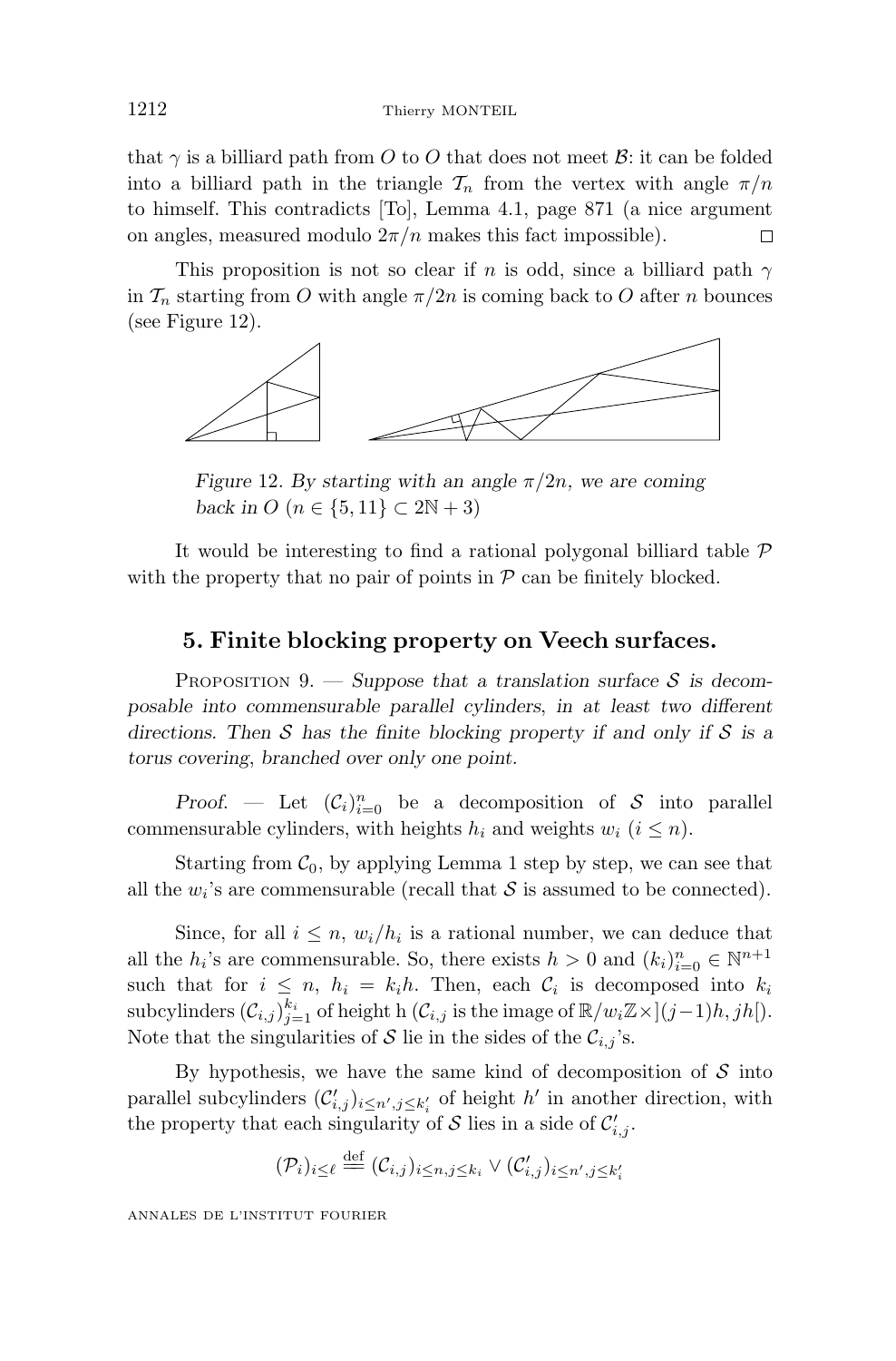is a decomposition of  $\mathcal S$  into parallel isometric parallelograms glued edge to edge.

This leads to a covering from S to  $P_0$  whose opposite edges are identified, i.e. from  $S$  to a torus. Note that all the singularities of  $S$  lie in a vertex of some  $P_i$ , so they are sent to a common point in the torus (the image of a vertex of  $P_0$ ). □

THEOREM 2. — *A Veech surface has the finite blocking property if and only if it is a torus covering*, *branched over only one point.*

*Proof*. — If the surface is a torus, there is nothing to prove (both statements are true). Otherwise, the genus of the surface is greater than 2, and then the surface has at least one singularity and therefore many saddle connection directions. In each saddle connection direction, a Veech surface admits a decomposition into commensurable cylinders.  $\Box$ 

# **6. Further results.**

The aim of this section is to see how Lemma 1 can be used in different contexts. First, recall that Lemma 1 can be applied in the non-Veech context since:

 $\bullet$   $\mathcal{C}_1$  and  $\mathcal{C}_2$  do not need to be commensurable (there is no condition on the heights);

• the result is local: if the configuration of Figure 5 appears somewhere in a surface S with  $w_1/w_2 \in \mathbb{R} \setminus \mathbb{Q}$ , then S lacks the finite blocking property (see example on Figure 13).



*Figure* 13*. The surface cannot be fully decomposed into cylinders in the horizontal direction (the grey zone is a minimal component for the horizontal flow); identify the lines with the same style,*  $\alpha \in \mathbb{R} \setminus \mathbb{Q}$ ,  $w_1/w_2 \in \mathbb{R} \setminus \mathbb{Q}$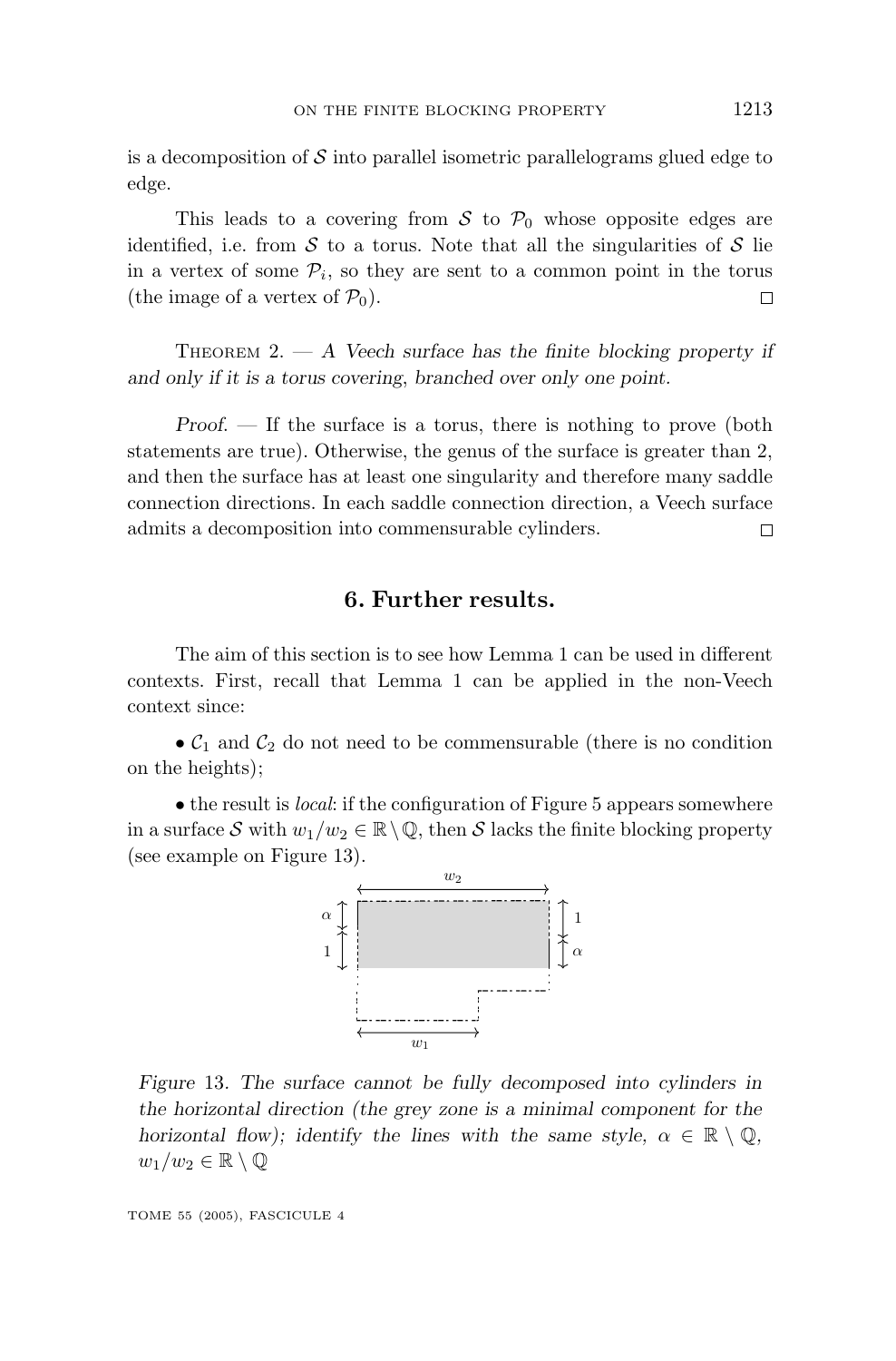#### 1214 Thierry MONTEIL

#### **6.1.** *L***-shaped surfaces.**

Let S be a L-shaped translation surface; it is in the same  $GL(2,\mathbb{R})$ orbit than some  $L(a, b)$  (see Figure 14). Lemma 1 allows us to decide wether  $S$  has the finite blocking property (we do not need  $S$  to be a Veech surface (such surfaces were characterized in [Mc] and [Cal])).



*Figure* 14*. The L-shaped translation surface L*(*a, b*) *(identify the opposite sides by translation)*

PROPOSITION 10. — *Let a and b be two positive real numbers. Then*  $L(a,b)$  has the finite blocking property if and only if  $(a,b) \in \mathbb{Q}^2$ .

*Proof.*  $\overline{\phantom{a}}$  If  $L(a, b)$  has the finite blocking property, applying Lemma 1 in both horizontal and vertical direction leads to  $(1 + a)/1 \in \mathbb{Q}$  and  $(1 + b)/1 \in \mathbb{Q}$ , so  $(a, b) \in \mathbb{Q}^2$ .  $\Box$ 

#### **6.2. Irrational billiards.**

The construction of Zemljakov and Katok is also possible when the angles of a polygon  $\mathcal P$  are not rational multiples of  $\pi$ ; in this case, the group  $\Gamma$  is infinite and the surface is not compact. However, periodic trajectories can appear; we can even meet the situation of Lemma 1:

PROPOSITION 11. — *There exists a non rational polygonal billiard that fails the finite blocking property.*

*Proof*. — Consider the billiard drawn in Figure 15 and apply Lemma 1 on the pair of cylinders defined by the grey zone.  $\Box$ 

#### **6.3. A density result.**

A singularity  $\sigma \in \Sigma$  has a conical angle of the form  $2k\pi$ , with  $k \geq 1$ ; we say that  $\sigma$  is of *multiplicity*  $k-1$ . If  $1 \leq k_1 \leq k_2 \leq \cdots \leq k_n$  is a sequence of integers whose sum is even, we denote  $\mathcal{H}(k_1,k_2,\ldots,k_n)$  the *stratum* of translation surfaces with exactly *n* singularities whose multiplicities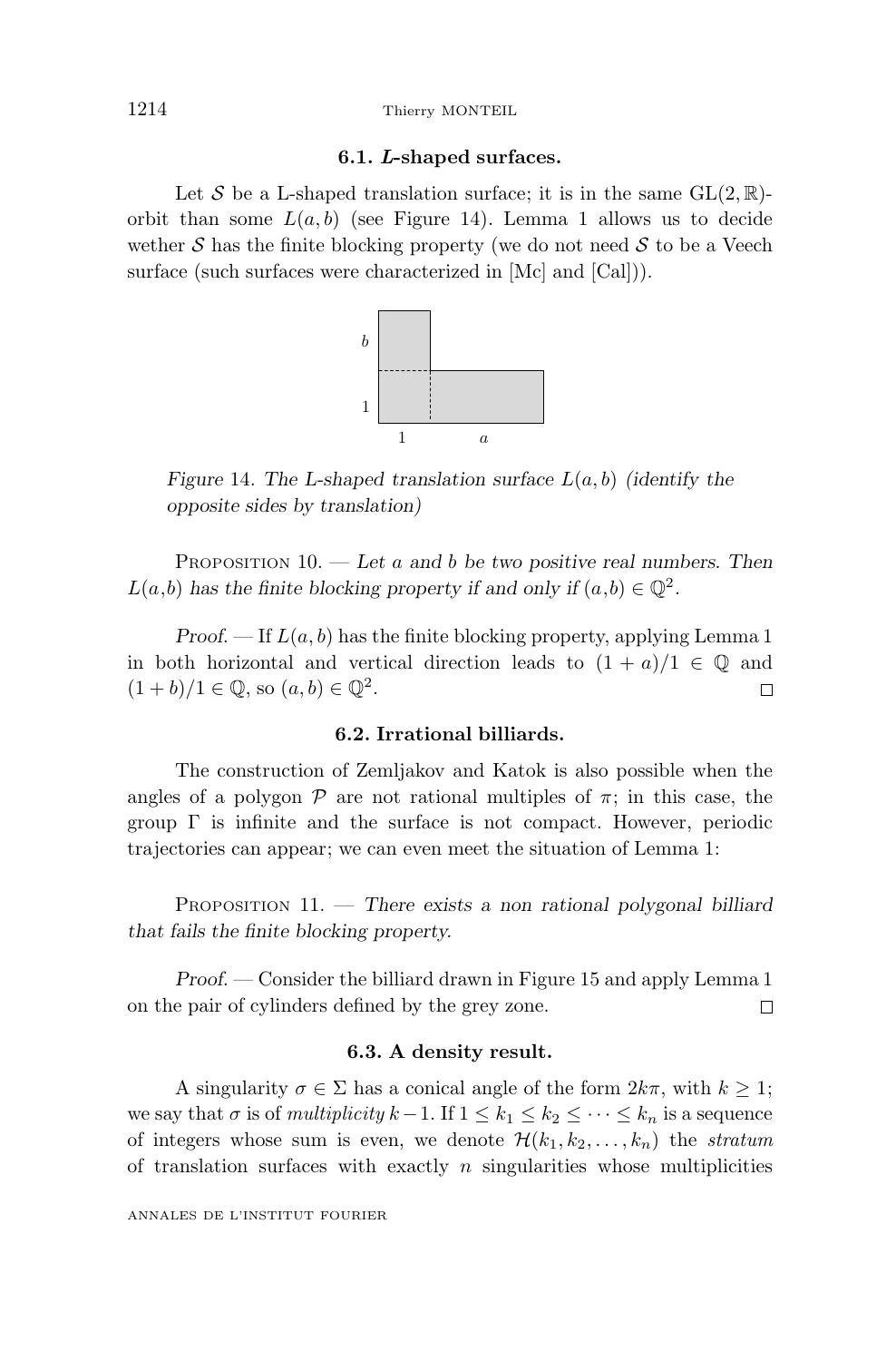

*Figure* 15*. A non rational billiard whose associated surface contains the configuration of Lemma* 1*;*  $\theta \in \mathbb{R} \setminus \mathbb{Q}\pi$ ,  $\alpha \in \mathbb{R} \setminus \mathbb{Q}$ 

are  $k_1, k_2, \ldots, k_n$ . A translation surface in  $\mathcal{H}(k_1, k_2, \ldots, k_n)$  has genus  $g = 1 + \frac{1}{2} (k_1 + k_2 + \cdots + k_n).$ 

Each stratum carries a natural topology that is for example defined in [Ko].

THEOREM 3. — In genus  $q \geq 2$ , the set of translation surfaces that *fail the finite blocking property is dense in every stratum.*

*Sketch of proof*. — The proof requires some material that is too long to describe here (like the precise definition of the topology on such a stratum — for this we have to see each translation surface as a Riemann surface with an abelian differential). It suffices to prove that the translation surfaces that satisfy the hypothesis of Lemma 1 are dense in each stratum. For this, we begin to prove that translation surfaces that admit a cylinder decomposition in the horizontal direction, with at least two non homologous horizontal cylinders, are dense (see [EO], [KZ], [Zo]). Using the local coordinates given by the period map, we have the possibility to perturb the perimeters of two such "consecutive" non homologous cylinders in order to let them non commensurable. We postpone the precise proof for a further paper (see [Mo2]). Π

In fact, we will prove in [Mo2] that the translation surfaces that fail the finite blocking property is of full measure in each stratum. Moreover, we will prove that finite blocking property implies complete periodicity; we will also give the classification of the surfaces that have the finite blocking property in genus 2.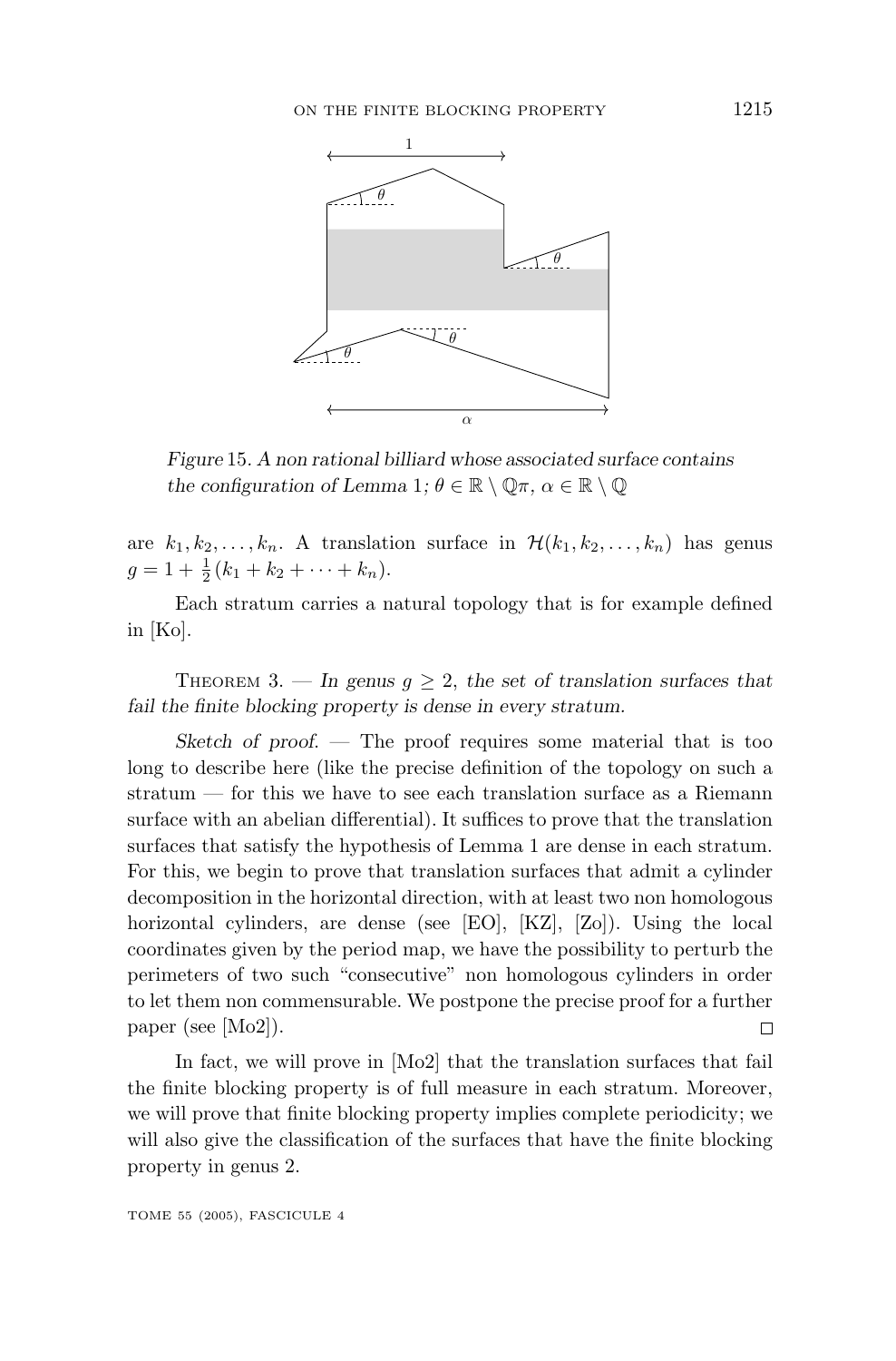Of course, the notion of finite blocking property and the results presented in this paper can be translated in the vocabulary of quadratic differentials.

# **Conclusion.**

One can define a stronger property: a planar polygonal billiard or a translation surface  $P$  is said to have the *bounded blocking property* if the number of blocking points can be chosen independently of the pair (*O, A*). Does it exist polygonal billiard tables with the finite blocking property but without the bounded blocking property?

Is it true that for general translation surfaces, the fact of being a torus covering is a necessary and sufficient condition to have the finite blocking property (resp. bounded blocking property)? Is it true that for rational billiards, the fact of being almost integrable is a necessary and sufficient condition to have the finite blocking property (resp. bounded blocking property)?

Note that for piecewise smooth billiard tables, the study of the finite blocking property seems very difficult, since for an ellipse, even a countable number of points do not suffice to block every path from a focus to the other one.

#### BIBLIOGRAPHY

- [Bos] M. BOSHERNITZAN, Correspondence with Howard Masur (unpublished), 1986.
- [Bou] N. BOURBAKI, Groupes et alg`ebres de Lie, Chap. 4, 5, 6, Masson, 1981.
- [Cal] K. CALTA, Veech surfaces and complete periodicity in genus 2, J. Amer. Math. Soc., to appear.
- [Car] D. CARTWRIGHT, A brief introduction to buildings, p. 45–77 in 'Harmonic functions on trees and buildings', Contemp. Math. 206, Amer. Math. Soc., 1997.
- [EO] A. ESKIN, A. OKOUNKOV, Asymptotics of numbers of branched coverings of a torus and volumes of moduli spaces of holomorphic differentials, Invent. Math., 145-1 (2001), 59–103.
- [Fo] D. FOMIN, p. 77 in 'Задачи Ленинградских Математитческих Олимпиад', Leningrad, 1990.
- [HS] P. HIEMER, V. SNURNIKOV, Polygonal billiards with small obstacles, J. Statist. Phys., 90-1,2 (1998), 453–466.
- [Kl] V. KLEE, Is every polygonal region illuminable from some point?, Amer. Math. Monthly, 76 (1969), 80.
- [KW] V. KLEE, S. WAGON, Old and new unsolved problems in plane geometry and number theory, Math. Assoc. America, 1991.